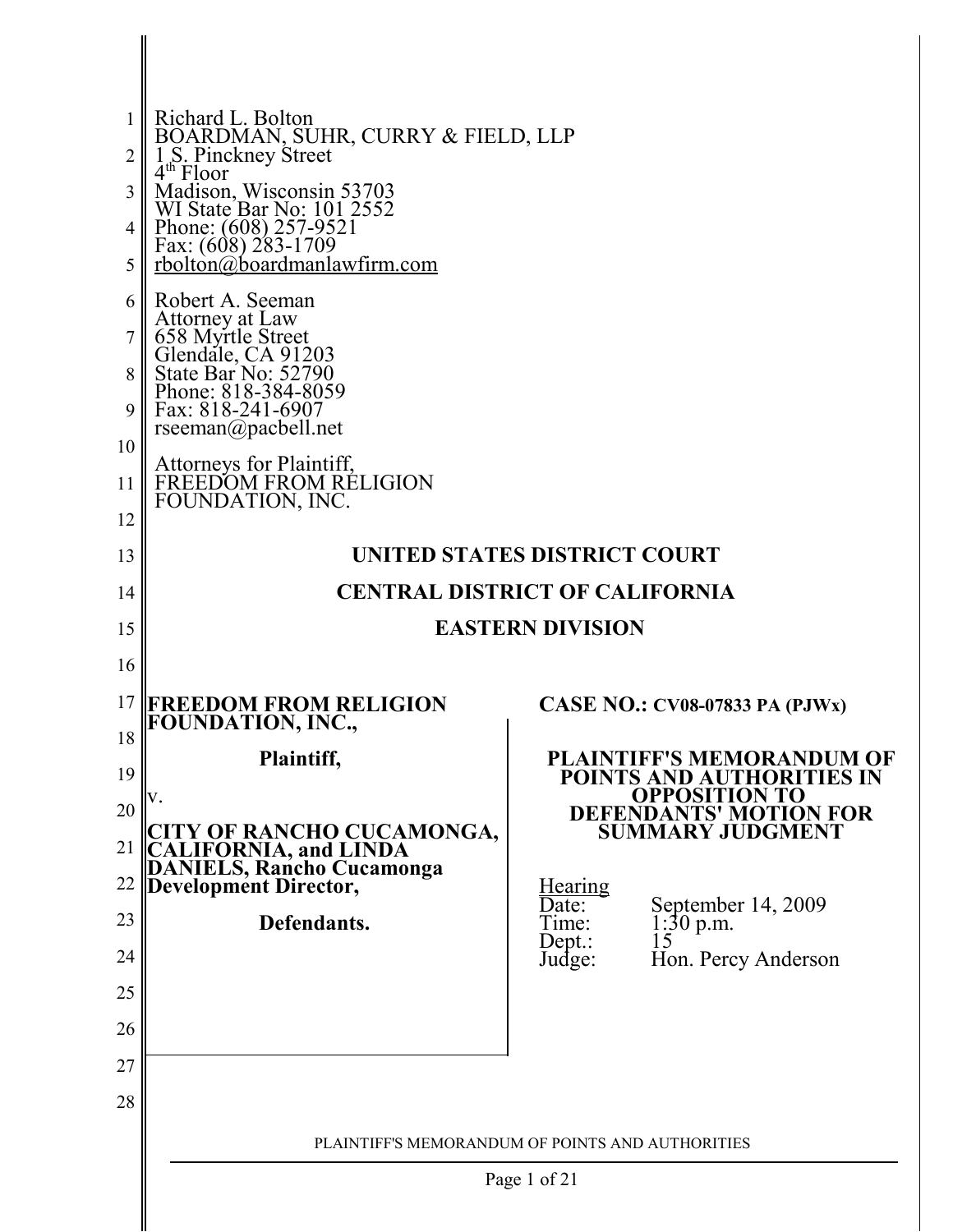| 1        |                                                                                                                                                    |                                                                                          |  |  |  |  |  |
|----------|----------------------------------------------------------------------------------------------------------------------------------------------------|------------------------------------------------------------------------------------------|--|--|--|--|--|
| 2        |                                                                                                                                                    |                                                                                          |  |  |  |  |  |
| 3        |                                                                                                                                                    | <b>TABLE OF CONTENTS</b>                                                                 |  |  |  |  |  |
| 4        |                                                                                                                                                    | Page                                                                                     |  |  |  |  |  |
| 5        | II.                                                                                                                                                | <b>INTRODUCTION AND SUMMARY OF ARGUMENT.</b> 4                                           |  |  |  |  |  |
| 6        | lН.                                                                                                                                                |                                                                                          |  |  |  |  |  |
| 7        |                                                                                                                                                    | A.                                                                                       |  |  |  |  |  |
| 8        |                                                                                                                                                    | The City Reports Offense Taken to FFRF Billboard. 7<br><b>B.</b>                         |  |  |  |  |  |
| 9        | $\mathbf{C}$ .                                                                                                                                     |                                                                                          |  |  |  |  |  |
| 10       |                                                                                                                                                    | D.                                                                                       |  |  |  |  |  |
| 11       |                                                                                                                                                    | E.                                                                                       |  |  |  |  |  |
| 12<br>13 |                                                                                                                                                    | F.                                                                                       |  |  |  |  |  |
| 14       |                                                                                                                                                    | The City Attorney's Testimony Is Contradicted by A City<br>G.                            |  |  |  |  |  |
| 15<br>16 |                                                                                                                                                    | The City Attorney Details the City's Policy to Achieve<br>H.                             |  |  |  |  |  |
| 17       |                                                                                                                                                    | The Number of Hecklers Counts In the City's Assessment. 13<br>Ι.                         |  |  |  |  |  |
| 18       | HII.                                                                                                                                               |                                                                                          |  |  |  |  |  |
| 20       | $19$  IV.<br>THE FIRST AMENDMENT PROHIBITS GOVERNMENT<br>POLICIES AND PRACTICES THAT HAVE THE EFFECT OF<br><b>CHILLING PROTECTED SPEECH.</b><br>15 |                                                                                          |  |  |  |  |  |
| 21       | V.                                                                                                                                                 | THE EVIDENCE SUPPORTS THE CONCLUSION THAT                                                |  |  |  |  |  |
| 22       | THE DEFENDANTS INTENDED TO INTERFERE<br>WITH FFRF'S PROTECTED SPEECH AND THAT THE                                                                  |                                                                                          |  |  |  |  |  |
| 23       |                                                                                                                                                    | <b>TY WAS A MOVING FORCE IN CAUSING FFRF'S</b><br><b>BILLBOARD TO BE CENSORED.</b><br>18 |  |  |  |  |  |
| 24       | THE CITY'S RESPONSE TO COMPLAINTS ABOUT FFRF'S<br>VI.                                                                                              |                                                                                          |  |  |  |  |  |
| 25       |                                                                                                                                                    | <b>BILLBOARD GIVE THE APPEARANCE OF RELIGIOUS</b><br>19                                  |  |  |  |  |  |
| 26       | VII.                                                                                                                                               | 20                                                                                       |  |  |  |  |  |
| 27       |                                                                                                                                                    |                                                                                          |  |  |  |  |  |
| 28       |                                                                                                                                                    |                                                                                          |  |  |  |  |  |
|          | PLAINTIFF'S MEMORANDUM OF POINTS AND AUTHORITIES                                                                                                   |                                                                                          |  |  |  |  |  |
|          | Page 2 of 21                                                                                                                                       |                                                                                          |  |  |  |  |  |
|          |                                                                                                                                                    |                                                                                          |  |  |  |  |  |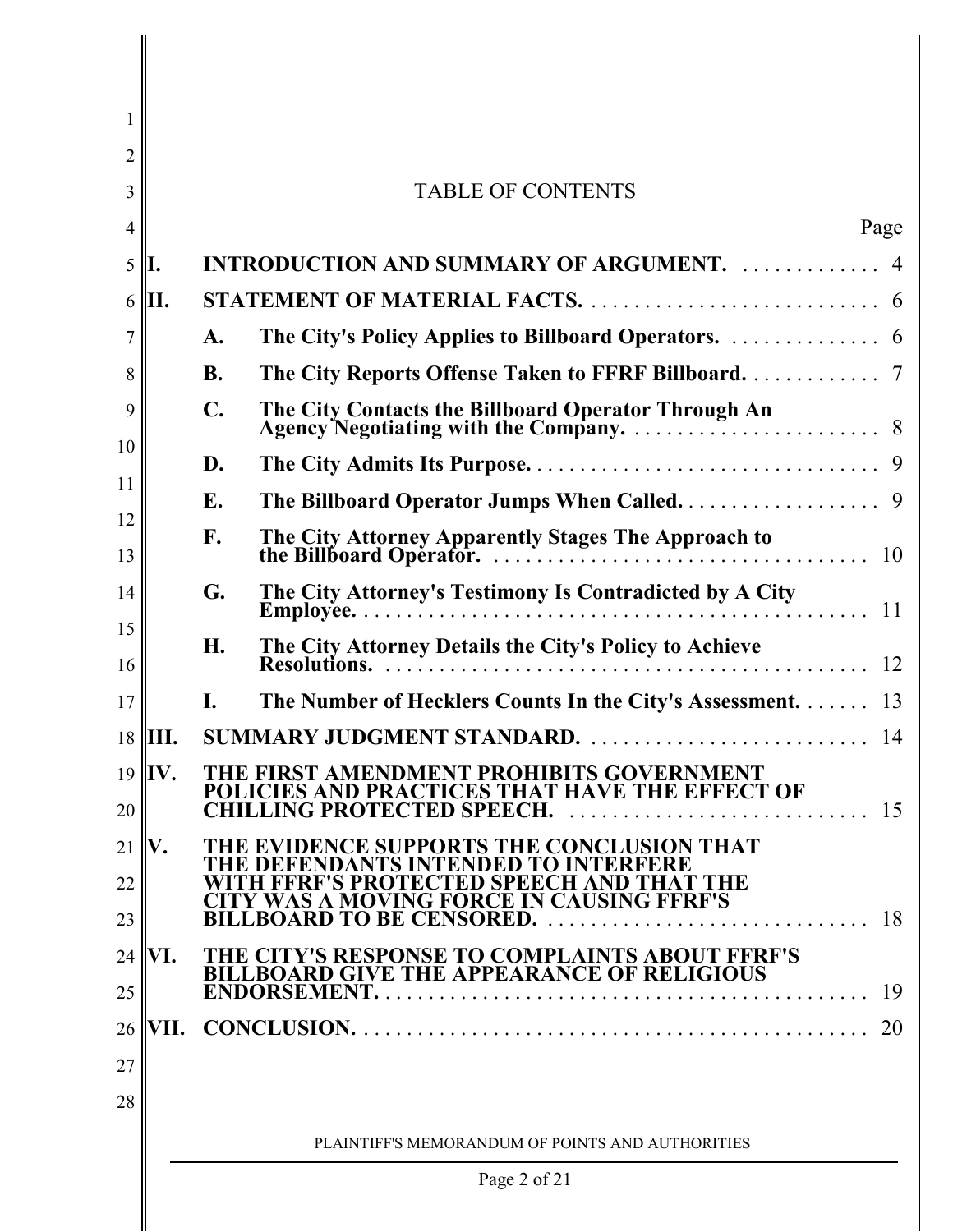| 2              | TABLE OF AUTHORITIES                                                                                                              |  |  |  |  |  |
|----------------|-----------------------------------------------------------------------------------------------------------------------------------|--|--|--|--|--|
| 3              | <u>Page</u>                                                                                                                       |  |  |  |  |  |
|                | American Family Association v. City and County of San Francisco,<br>20<br>5<br>Braxton-Secret v. A. H. Robins Company,<br>14<br>6 |  |  |  |  |  |
|                |                                                                                                                                   |  |  |  |  |  |
|                | 7 Green y. Haskell County Board of Commissioners,                                                                                 |  |  |  |  |  |
| 8              |                                                                                                                                   |  |  |  |  |  |
| $\overline{Q}$ |                                                                                                                                   |  |  |  |  |  |
| 10             |                                                                                                                                   |  |  |  |  |  |
| 11             | <i>NAACP v. City of Richmond</i> , 743 F.2d 1346 (9th Cir. 1984) 16, 19                                                           |  |  |  |  |  |
| 12             | Securities and Exchange Commission v. The Seaboard Corporation,<br>-14                                                            |  |  |  |  |  |
|                |                                                                                                                                   |  |  |  |  |  |
|                |                                                                                                                                   |  |  |  |  |  |
| 16             | Village of Schaumburg v. Citizens for a Better Environment,<br>-16                                                                |  |  |  |  |  |
|                |                                                                                                                                   |  |  |  |  |  |
|                | 19 <i>Washington Initiatives Now v. Rippie</i> , 213 F.3d 1132 (9th Cir. 2000) $\ldots \ldots \ldots$ 16                          |  |  |  |  |  |
| 20             |                                                                                                                                   |  |  |  |  |  |
| 21             |                                                                                                                                   |  |  |  |  |  |
| 22             |                                                                                                                                   |  |  |  |  |  |
| 23             |                                                                                                                                   |  |  |  |  |  |
| 24             |                                                                                                                                   |  |  |  |  |  |
| 25             |                                                                                                                                   |  |  |  |  |  |
| 26             |                                                                                                                                   |  |  |  |  |  |
| 27             |                                                                                                                                   |  |  |  |  |  |
| 28             |                                                                                                                                   |  |  |  |  |  |
|                | PLAINTIFF'S MEMORANDUM OF POINTS AND AUTHORITIES                                                                                  |  |  |  |  |  |
|                | Page 3 of 21                                                                                                                      |  |  |  |  |  |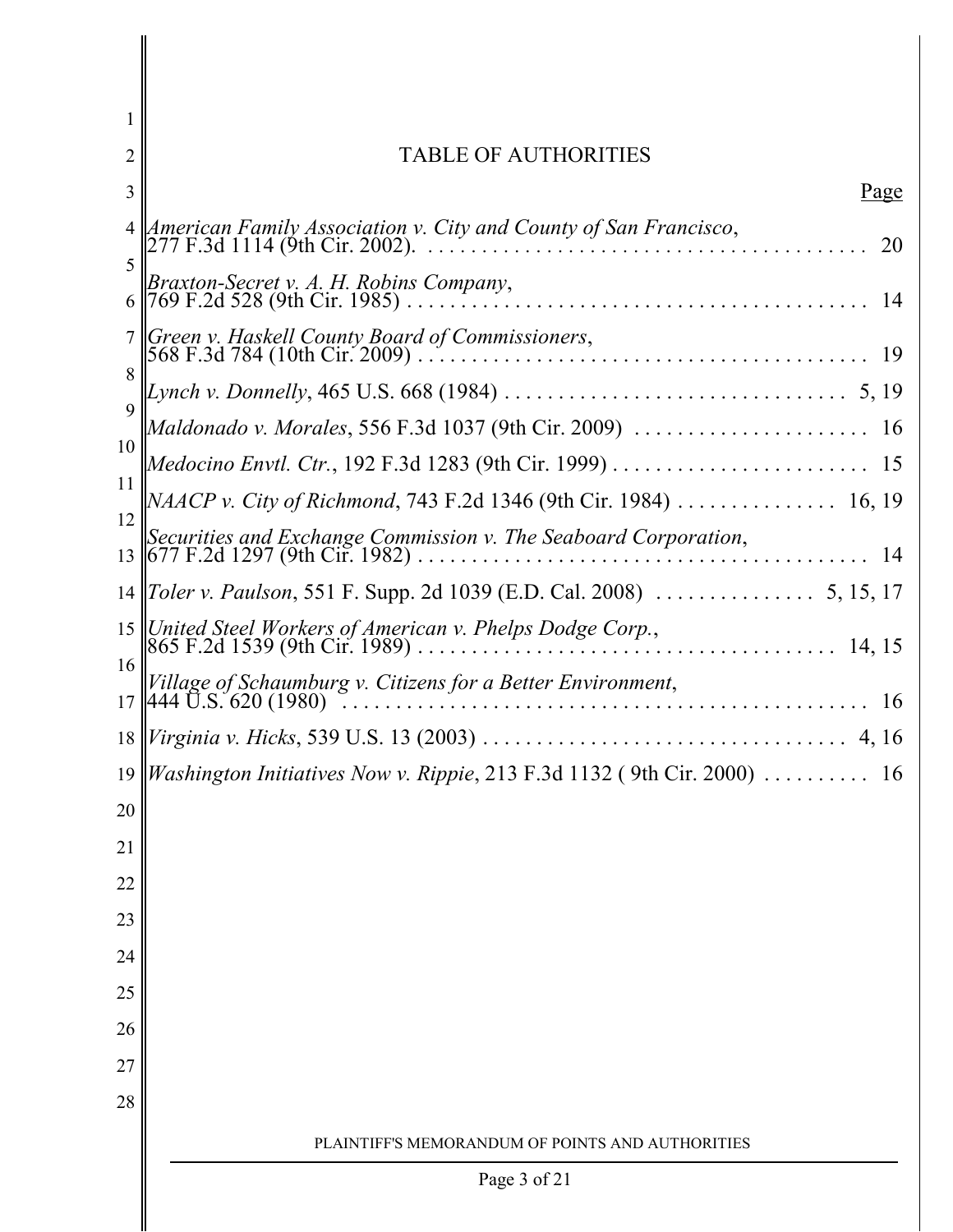1

## **I. INTRODUCTION AND SUMMARY OF ARGUMENT.**

2 3 4 5 6 7 8 9 10 11 The Plaintiff, Freedom From Religion Foundation, Inc., contracted to display a thought-provoking billboard in the City of Rancho Cucamonga. The Plaintiff's billboard proved controversial in causing people to contemplate a world without the influence of religion. Some people were troubled by the thought. The City received calls demanding that the billboard be removed. The City then contacted the billboard operator, General Outdoor Advertising, to report that residents considered the billboard offensive. The billboard operator was negotiating a lucrative deal with the City at this time. The City expected the billboard operator to take action. The billboard operator immediately took down FFRF's billboard after receiving the City's complaint.

12 13 14 15 The City contends that the above facts do not rise to a First Amendment violation as a matter of law. Unless the City explicitly censors protected speech, no violation purportedly can occur. The City dismisses any possibility that calling a regulated business to report complaints can have a chilling effect on speech.

16 17 18 19 intended to restrain speech. If this were not the case, then any statute or policy that 20 21 22 agenda. That is not the law, however, as even statutes and policies with 23 24 25 The City misapprehends the scope of protection provided to speech by the First Amendment. In the first place, a government policy that has the effect of objectively chilling First Amendment rights is unconstitutional regardless whether the policy was chills the exercise of free speech rights would be immunized unless the legislative body or policy makers were specifically motivated by a subjectively unconstitutional constitutional applications can be invalidated if they are overbroad. *See Virginia v. Hicks*, 539 U.S. 13, 118-19 (2003). Here, the City's admitted policy has the objective effect of chilling speech when applied to billboard operators, as in this case.

26 27 28 been suppressed. The evidence suggests otherwise as to the facts, but the Defendants'The City also misunderstands a facial challenge to a government statute or policy by claiming not to have been a moving force in causing FFRF's speech to have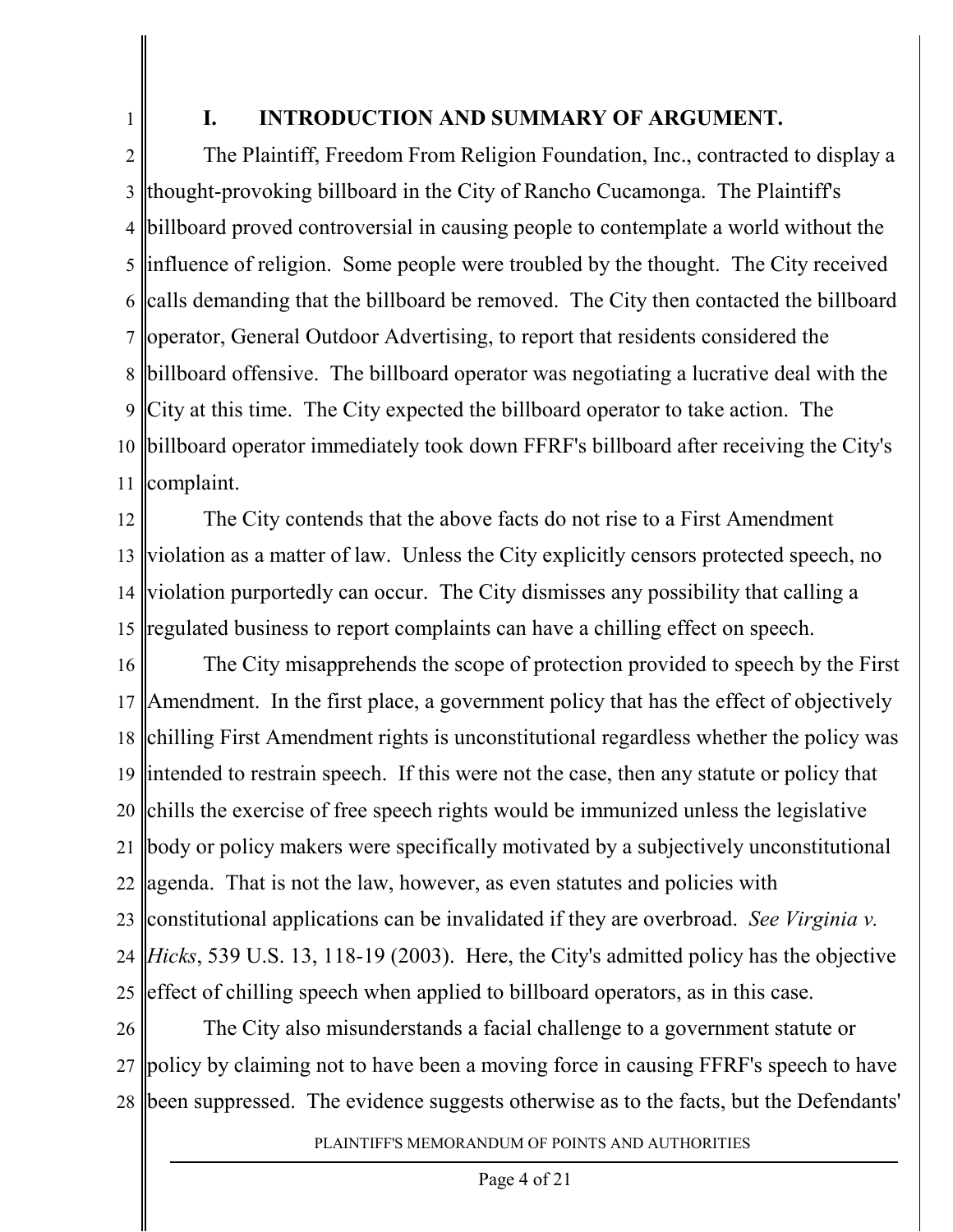1 2 3 4 legal analysis is wrong in any event. In the First Amendment context, a speaker may challenge the chilling effect of a government's policy or statute even without having been deterred from speaking as a matter of fact. *Toler v. Paulson*, 551 F. Supp. 2d 1039, 1048 (E.D. Cal. 2008).

5 6 7 8 to the "hand-in-glove" persuasion of the City. The Defendant, Linda Daniels, 9 personally told a reporter that the reason the City contacted the Company was to see if 10 the FFRF billboard could be removed. (See Leung Declaration 15.) For its own part, 11 12 The City also ignores the reasonable inferences from the substantial evidence indicating that the City's intent really was to interfere with the Plaintiff's speech, and that the third party billboard operator, General Outdoor Advertising, acted in response the Company independently knew about complaints regarding FFRF's billboard but planned no action until immediately after the City called.

13 14 15 16 17 or control speech, such as that propounded by FFRF. The City also knew that a call 18 from the employee then negotiating a lucrative business deal with General Outdoor 19 Advertising would likely elicit a response by the Company -- and in the case of an 20 21 22 perceive the City's action as one of religious endorsement. Even if the City did not 23 subjectively intend to endorse religion, the appearance of giving FFRF's critics an 24 25 Finally, the City's policy, as applied to unpopular speech critical of religion, does give the appearance of endorsing a hecklers' veto over the views of nonbelievers. The City acted in response to the vitriol of callers expressing offense at FFRF's unholy message, even though the City knows that it cannot directly regulate unpopular expressive message such as that of FFRF, the response is likely to be censorship. In these circumstances, the reasonable and objective observer would insider's preference violates the Establishment Clause. *Lynch v. Donnelly*, 465 U.S. 668, 692 (1984) (O'Connor, J. concurring).

26 27 28 implies. According to Linda Daniels, the directive to contact General OutdoorIn the end, the City's intent is legally less important than the effect of its actions, but the City's actions also are far less benign in motivation than the City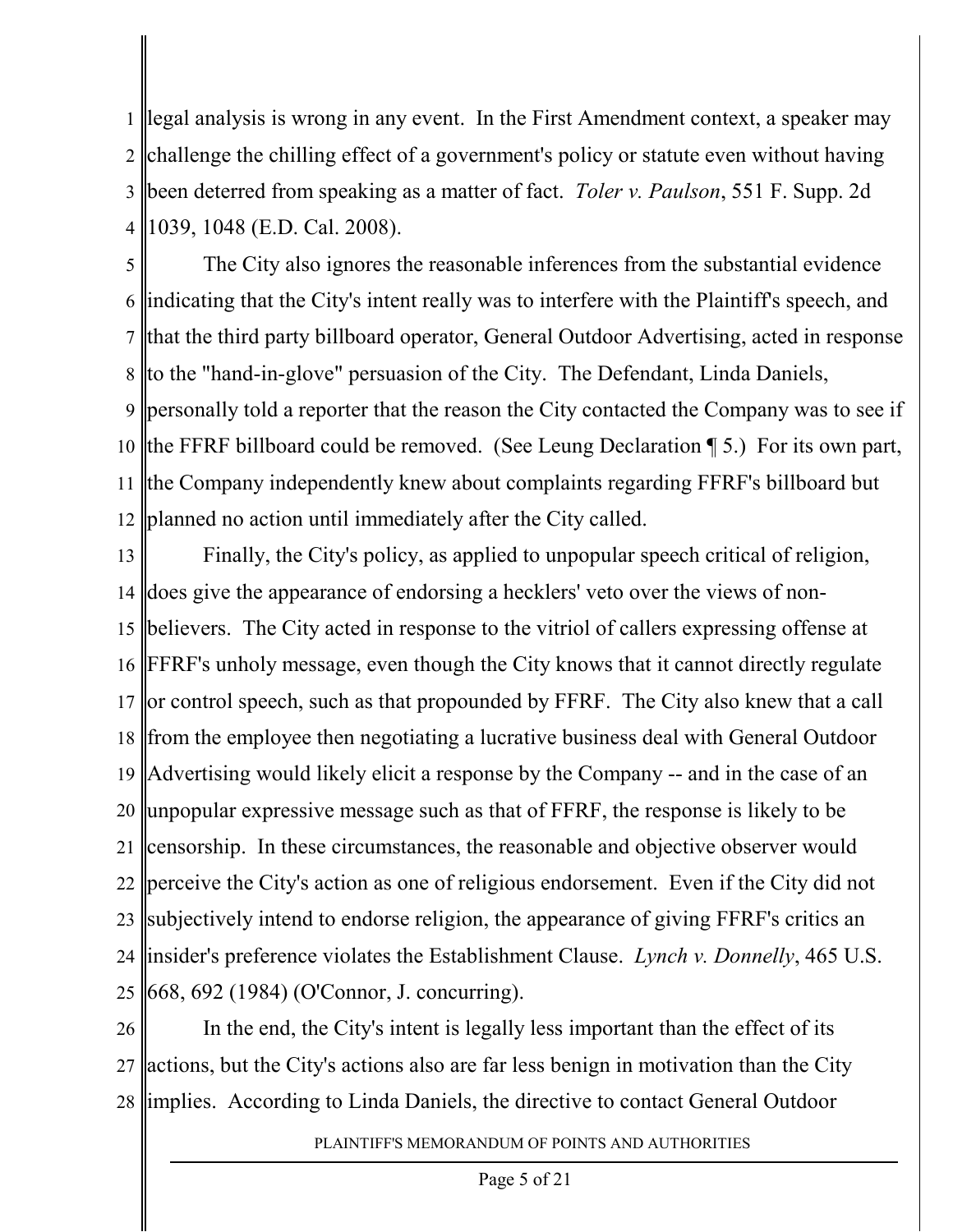1 2 3 Advertising in this case came from an unprecedented source -- the City Attorney, Jim Markman. Attorney Markman's subsequent explanation for his actions is dubious, and denied by another City Official in a position to know the true facts.

4 5 6 7 8 9 The inference from the evidence is that Attorney Markman, who advises the City on First Amendment issues, tried to stage the City's objection to FFRF's controversial billboard in a way that would censor FFRF's message without the appearance of direct City involvement. The inferences from the uncovered evidence, however, make clear the City's involvement, intent, and motivation. These reasonable inferences, at a minimum, preclude summary judgment in the City's favor.

- 10
- 11
- 12

# **II. STATEMENT OF MATERIAL FACTS.**

**A. The City's Policy Applies to Billboard Operators.**

13 14 15 16 17 operated by companies doing business in the City. (Vega Dep., p. 9:4-22.) The City 18 knows that it cannot directly regulate or control the content of such speech, but the 19 City nevertheless follows a policy of contacting billboard operators regarding 20 21 The City of Rancho Cucamonga admits to having a policy of contacting businesses about complaints, even when the complaint relates to a matter that is not within the authority of the City to regulate or control. The City applies this policy as well to complaints about the substantive content of speech on public billboards complaints about the content of unpopular messages. (Markman Dep., p. 12:12-15 and p. 67:1-6.)

22 23 24 25 26 The City contacts billboard operators about complaints regarding unpopular billboard content even if the operator presumably already knows about the complaints. (Daniels Dep., p. 93:17 through 94:10.) According to Linda Daniels, City Development Director, the important thing is to let the company know that "the City" has received complaints. (Daniels Dep., p. 94:6-10.)

27 28 business will look into a complaint, respond to the complaint, and report back to theAfter being contacted by the City, the City knew from experience that a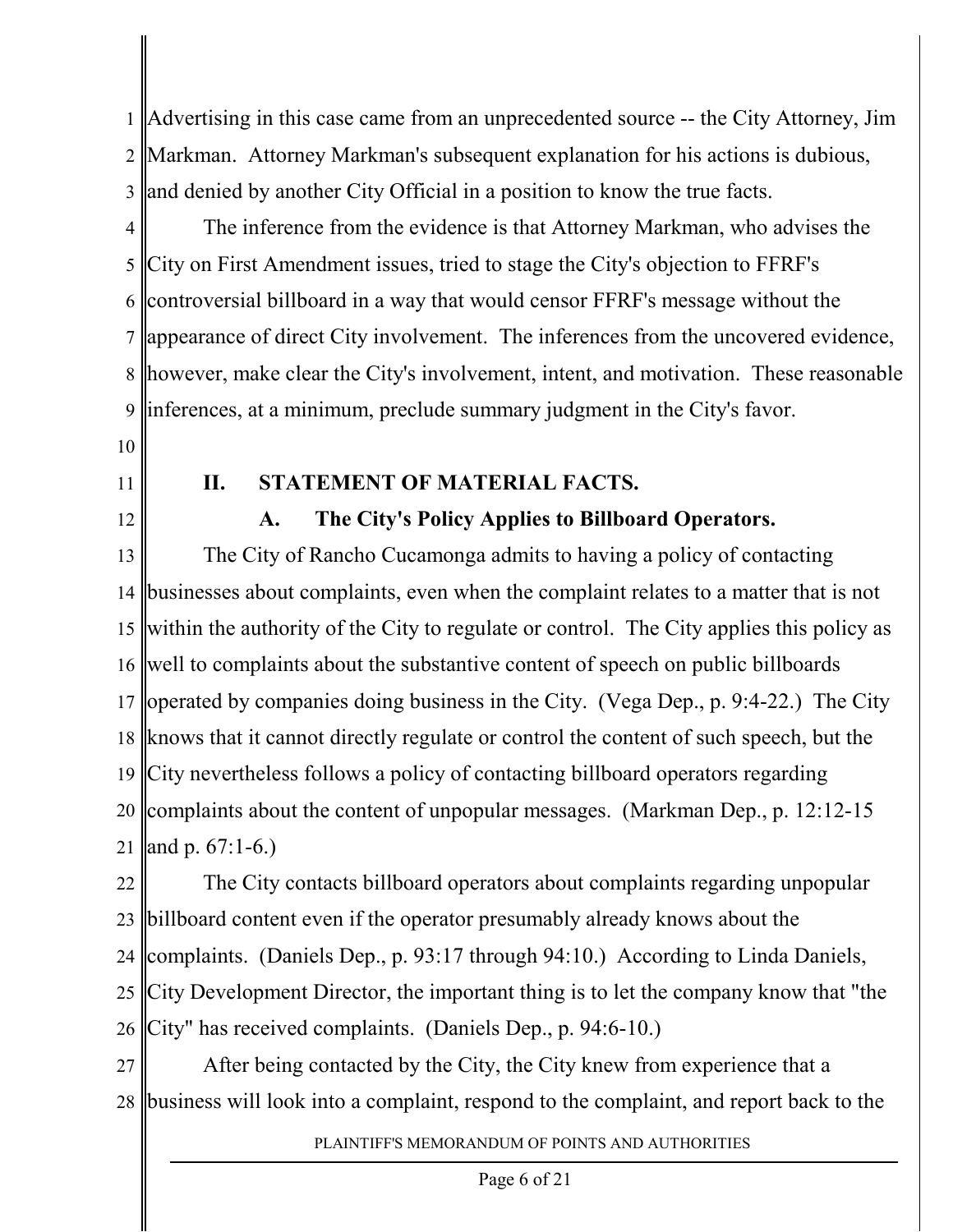1 2 3 4 City. (Vega Dep., p. 22: 4-25.) That has been the City's experience. More specifically, that has been the City's experience with regard to complaints conveyed to billboard operators. (Vega Dep., p. 29:19 through p. 30:1 and p. 75:17 through 80:17.)

5

#### **B. The City Reports Offense Taken to FFRF Billboard.**

6 7 8 9 10 11 With respect to the present case, the defendant, Linda Daniels, instructed her employee, Donna Vega, to contact General Outdoor Advertising regarding complaints about a billboard being displayed in the City. (Vega Dep., p. 14:7-11.) Ms. Daniels allegedly knew that the City had received complaints about the billboard in question, which the Plaintiff, Freedom From Religion Foundation, contracted to display. (Vega Dep., p. 10:14-16.)

12 13 news. (Vega Dep., p. 11:13 through p. 13-20.) In fact, a televised story had 14 previously aired about the billboard. (Daniels Dep., p. 15:12-20.) Ms. Daniels also 15 knew that the City Manager's Office had received telephone complaints about the 16 17 Enforcement Office. (Daniels Dep., p. 24:1-3.) The content of public billboards, 18 however, is not a matter of Code Enforcement, because the City cannot directly 19 Ms. Daniels also knew that the billboard by FFRF had already been in the billboard, after the news publicity, and the callers were referred to the City's Code control or regulate the content of billboard speech. (Daniels Dep., p. 24:4-10.)

20 21 22 intended to cause people to contemplate the possibility of a world without religion. 23 (Vega Dep., p. 13:5-6.) The complaints that the City received about the "Imagine No 24 25 26 The FFRF billboard included a stained glass motif with the phrase "Imagine No Religion." (Vega Dep., p. 7:3-6.) The City understood that the billboard was Religion" billboard, in fact, voiced opposition to the billboard message, expressed offense, and wanted the billboard removed. (Vega Dep., p. 9:16 through p. 10:8; Daniels Dep., p. 13:1-4.)

27 28 Donna Vega promptly contacted General Outdoor Advertising upon Ms. Daniels' request; Ms. Vega contacted Billy Wynn at General Outdoor Advertising "to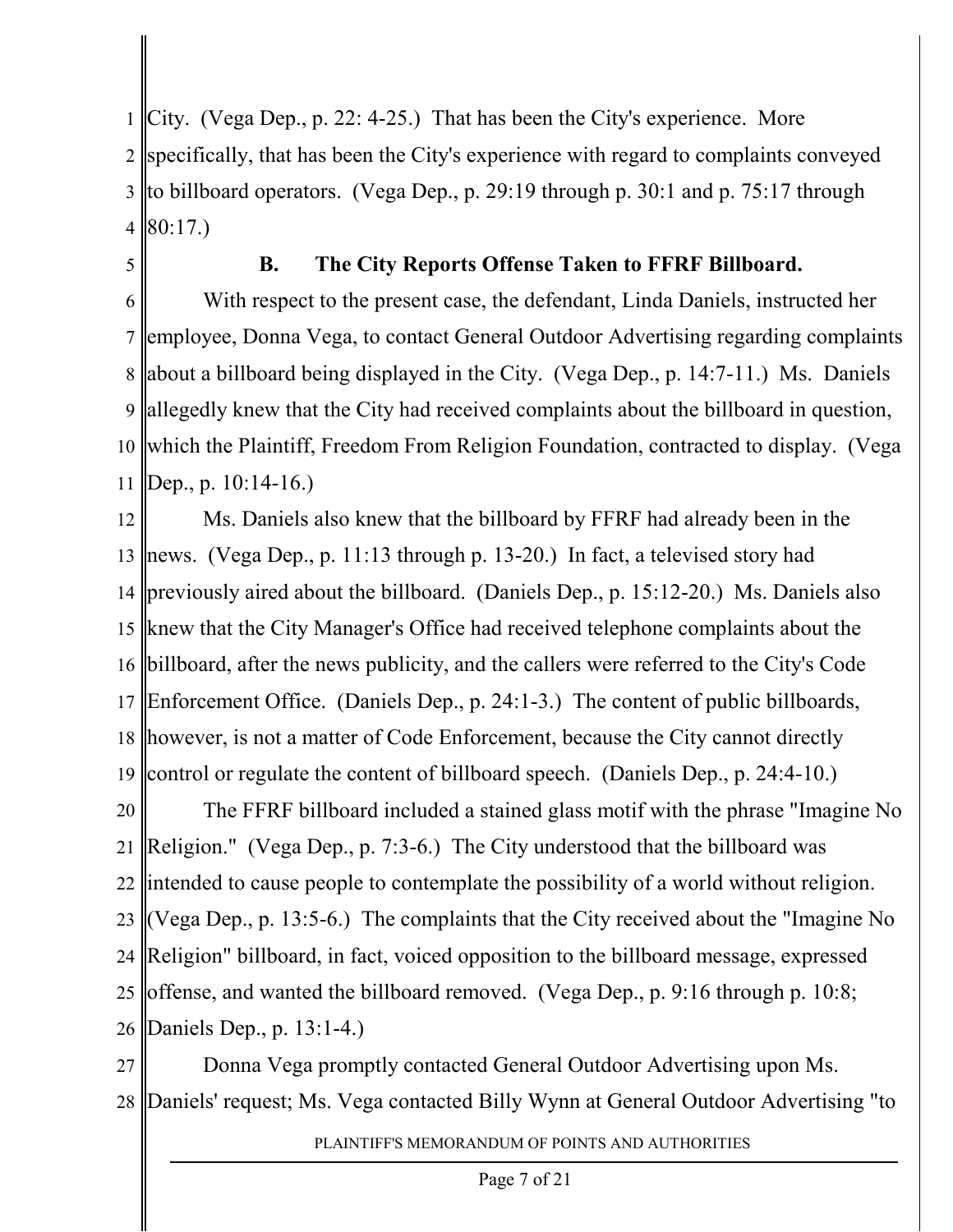1 inform him that we had received complaints about the billboard; that the City had 2 3 4 5 received complaints." (Vega Dep., p. 10:9-11.) Ms. Daniels had advised Ms. Vega that the City was receiving complaints about the billboard from residents who were offended by its content, and she asked Ms. Vega to "call General Outdoor to let them know." (Daniels Dep., p. 12:2-16.)

6 7 8 9 10 11 12 When Ms. Vega contacted Mr. Wynn she "called to let him know that we had received complaints from residents who were offended by the billboard." (Vega Dep., p. 22:7-9.) Ms. Vega further stated that "the City had been receiving complaints by residents who were offended by the billboard." (Vega Dep., p. 30:5-7.) Ms. Vega had no other purpose for her call to the Company. (Wynn Dep., p. 6:19 through p. 7:1.) She simply called to say that the City received "a lot" of calls objecting to the message of the FFRF billboard. (Wynn Dep., p. 11:17-19.)

13

**C. The City Contacts the Billboard Operator Through An Agency Negotiating with the Company.** Linda Daniels selected Donna Vega to contact General Outdoor because Ms.

14 15 16 17 Vega was working at that time with the Company. (Daniels Dep., p. 70:14-18.) Ms. Vega explicitly referenced the business project in an email to General Outdoor in which she also referenced complaints about the billboard. (Vega Dep., Ex. 2.)

18 19 20 21 22 Outdoor Advertising and their client. (Vega Dep., p. 30:8 through p. 31:1.) While 23 directing Ms. Vega to contact General Outdoor Advertising, moreover, Linda Daniels 24 25 26 When contacting the Company, Ms. Vega did not "remind" General Outdoor Advertising that the content of the FFRF billboard was something over which the City had no regulatory control; nor did she advise General Outdoor Advertising that any response to the complaints was strictly a business decision between General also did not tell her to advise General Outdoor Advertising that any response to complaints was strictly a business decision to be made by General Outdoor Advertising. (Daniels Dep., p. 71:24 through p. 72:25.)

27 28 Contacting General Outdoor Advertising through an employee working on a lucrative business project is consistent with the City's past practices. For example, a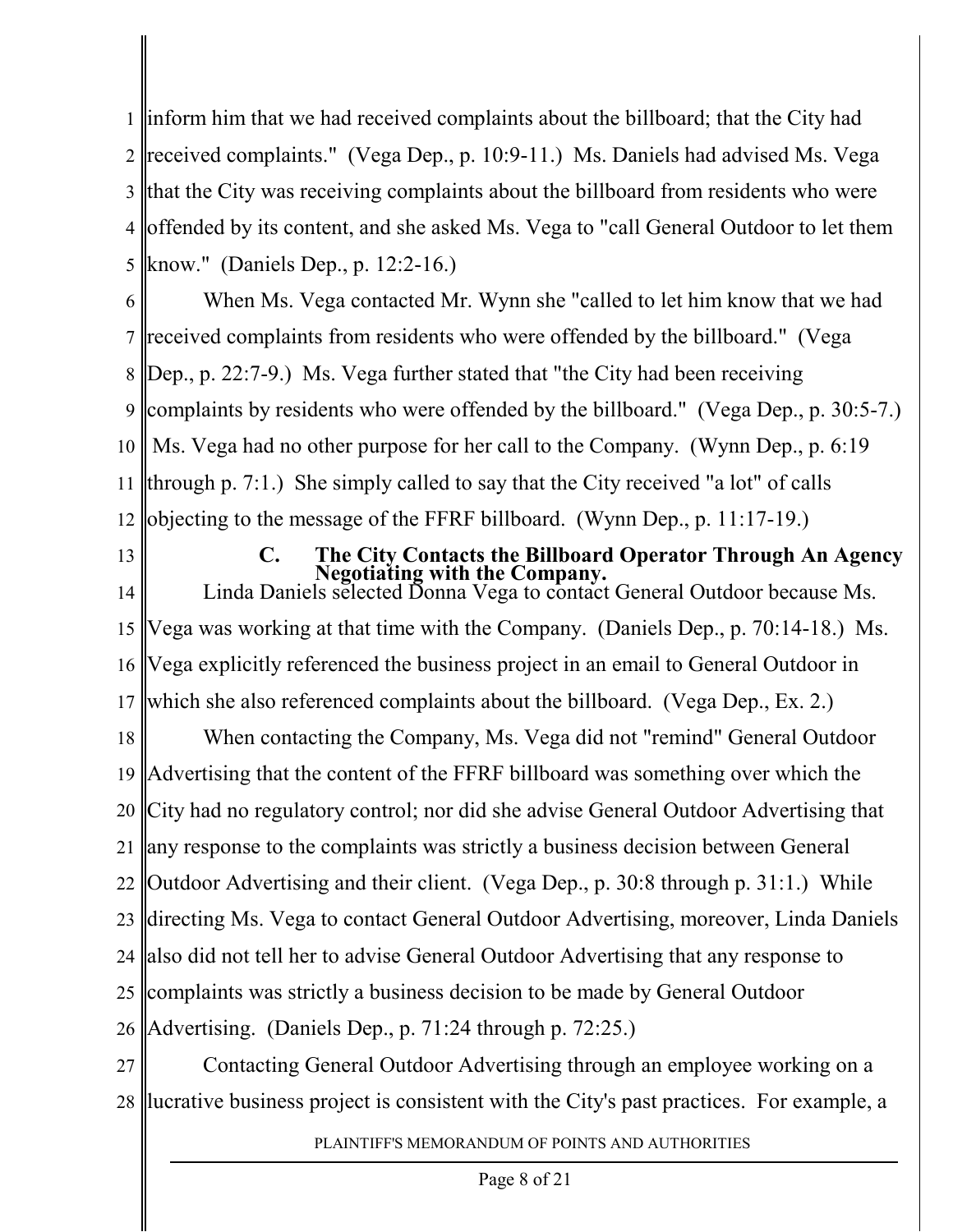1 couple months before the situation arose involving the "Imagine No Religion" 2 3 its billboard. (Vega Dep., p. 75:17 through p. 80:17.) That billboard also involved 4 content which was considered offensive. (Vega Dep., p. 75:21-23.) The City 5 6 7 8 billboard, the City contacted a different billboard operator regarding complaints about contacted Lamar Advertising through an employee, Flavio Nunez, who was also working on a business project with Lamar at the time of reporting the complaint. (Vega Dep., p. 76:5-16; p. 79:15 through p. 80:9.) As in this case, Lamar responded to the City's complaint with immediate action. (Vega Dep., p. 80:16.)

9

### **D. The City Admits Its Purpose.**

10 11 12 13 14 In the present case, the City acknowledges that its purpose in contacting General Outdoor Advertising was to see if FFRF's billboard could be removed. (Leung Declaration, ¶ 5.) Ms. Daniels told a reporter for the Inland Valley Daily Bulletin, Wendy Leung, that the City "contacted the sign company and asked if there was a way to get it [the billboard] removed." (Leung Declaration, ¶ 5.)

15

### **E. The Billboard Operator Jumps When Called.**

16 17 18 19 City's contact, the facts suggest otherwise. The Company received the City's 20 complaint after 4:00 p.m. on Wednesday, November 19, and then called the City back 21 22 Religion" billboard. General Outdoor also concedes that a potentially lucrative 23 project was pending before the City at that time.(Wynn Dep., p. 34:3-8.) General 24 25 26 27 28 through p. 32:5.) Finally, although, General Outdoor claims to have known aboutGeneral Outdoor Advertising responded almost immediately to the contact from the City by removing the FFRF billboard from display. (Vega Dep., p. 7:7-16.) Although General Outdoor now claims that its decision was uninfluenced by the early on the morning of November 20, to report that it was removing the "Imagine No Outdoor further admits that maintaining good relations with the City is desirable and advantageous for billboard operators. (Wynn Dep., p. 33:22 through p. 34-2; Lynch Dep., p. 27:7-10.) General Outdoor also admits that prior to contact by the City, the Company had not planned to take down the FFRF billboard. (Wynn Dep., p. 31:19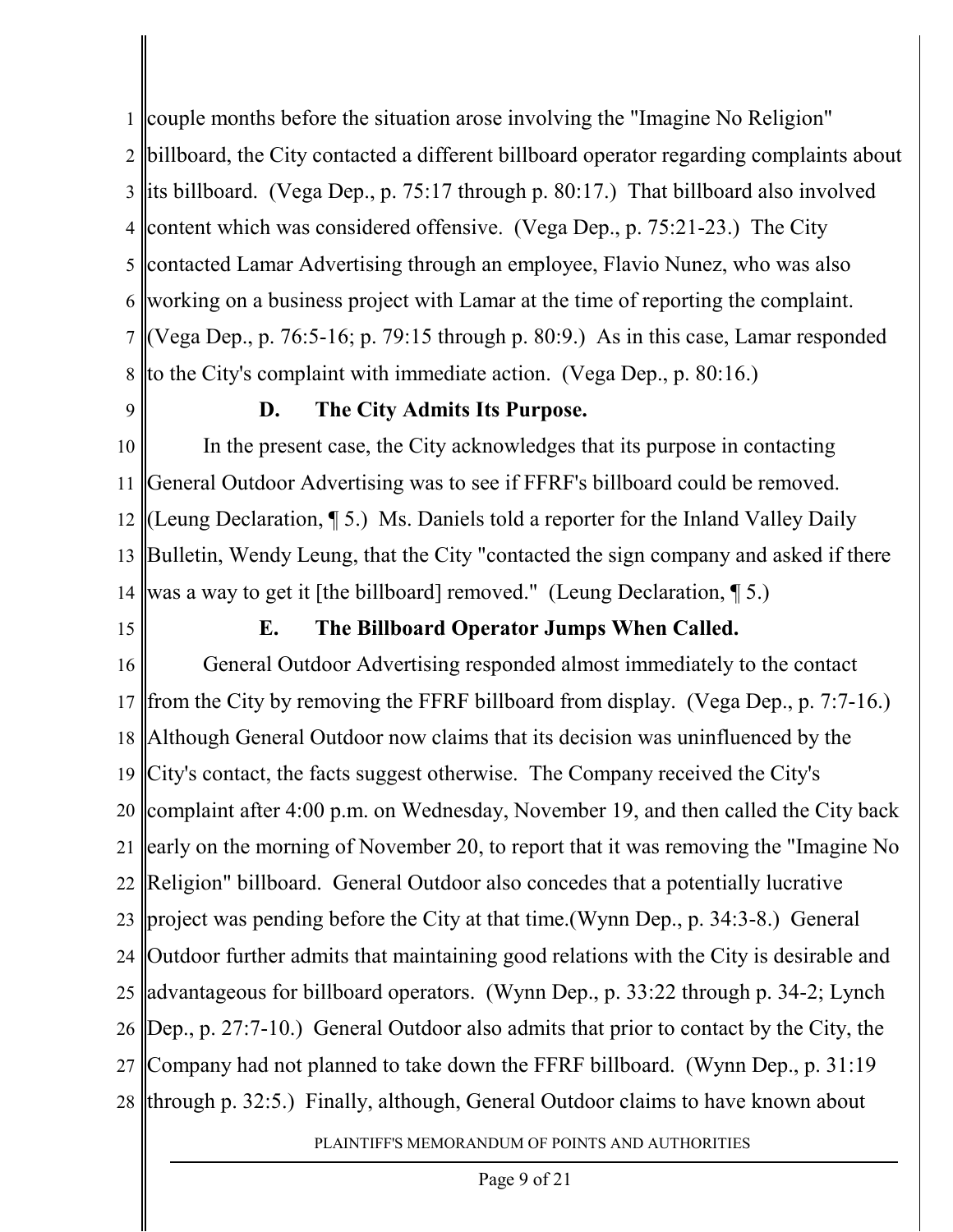1 2 complaints prior to contact from the City, it only decided to take the billboard down immediately after receiving the City's complaint. (Wynn Dep., p. 8:12-20.)

3 4 5 6 Mr. Wynn did not know what could be done about the FFRF billboard, so he asked the owner, Tim Lynch what could be done. (Wynn Dep., p. 7:11 through p. 8:8.) Before Mr. Wynn could even quantify the number of complaints, Mr. Lynch told him to yank the billboard. (Wynn Dep., p. 12:2 through p. 14:4, and p. 19:6-18.)

7 8 9 10 moreover, did report back to the City, and Donna Vega in turn reported back to Linda 11 12 13 14 General Outdoor Advertising assured the City of a response, as soon as it got the City's complaint, which was Company standard practice. (Vega Dep., p. 29:19 through p. 30:1; Wynn Dep., p. 21:1-6; Lynch Dep., p. 29:12-21.) The Company, Daniels regarding everything she learned from General Outdoor Advertising about the "Imagine No Religion" billboard. (Vega Dep., p. 31:3 through p. 32:7.) The prompt and detailed response by Ms. Vega to Linda Daniels itself suggests that the call to General Outdoor Advertising was more than just informational.

15

# **F. The City Attorney Apparently Stages The Approach to the Billboard Operator.** Peculiarities characterize the City's contact with General Outdoor Advertising.

16 17 18 19 20 21 22 23 For example, Linda Daniels claims that long time City Attorney, Jim Markman, actually called her into his office to suggest that her department should contact General Outdoor Advertising about the "Imagine No Religion" billboard. (Daniels Dep., p. 48:3-15.) Despite the City's claimed policy of conveying all complaints to businesses as a matter of course, Ms. Daniels was unaware of any prior instance in which Attorney Markman, from the Richards, Watson, and Gershon Law Firm, had previously asked her to report a complaint. (Daniels Dep., p. 52:1-18)

24 25 26 27 Attorney Markman also apparently discussed First Amendment concerns with Ms. Daniels relating to the "Imagine No Religion" billboard, but the City refuses to disclose the content of that discussion. (Daniels Dep., p. 133:16 through p. 134:23.) The City also claims privilege as to Attorney Markman's communications with the

28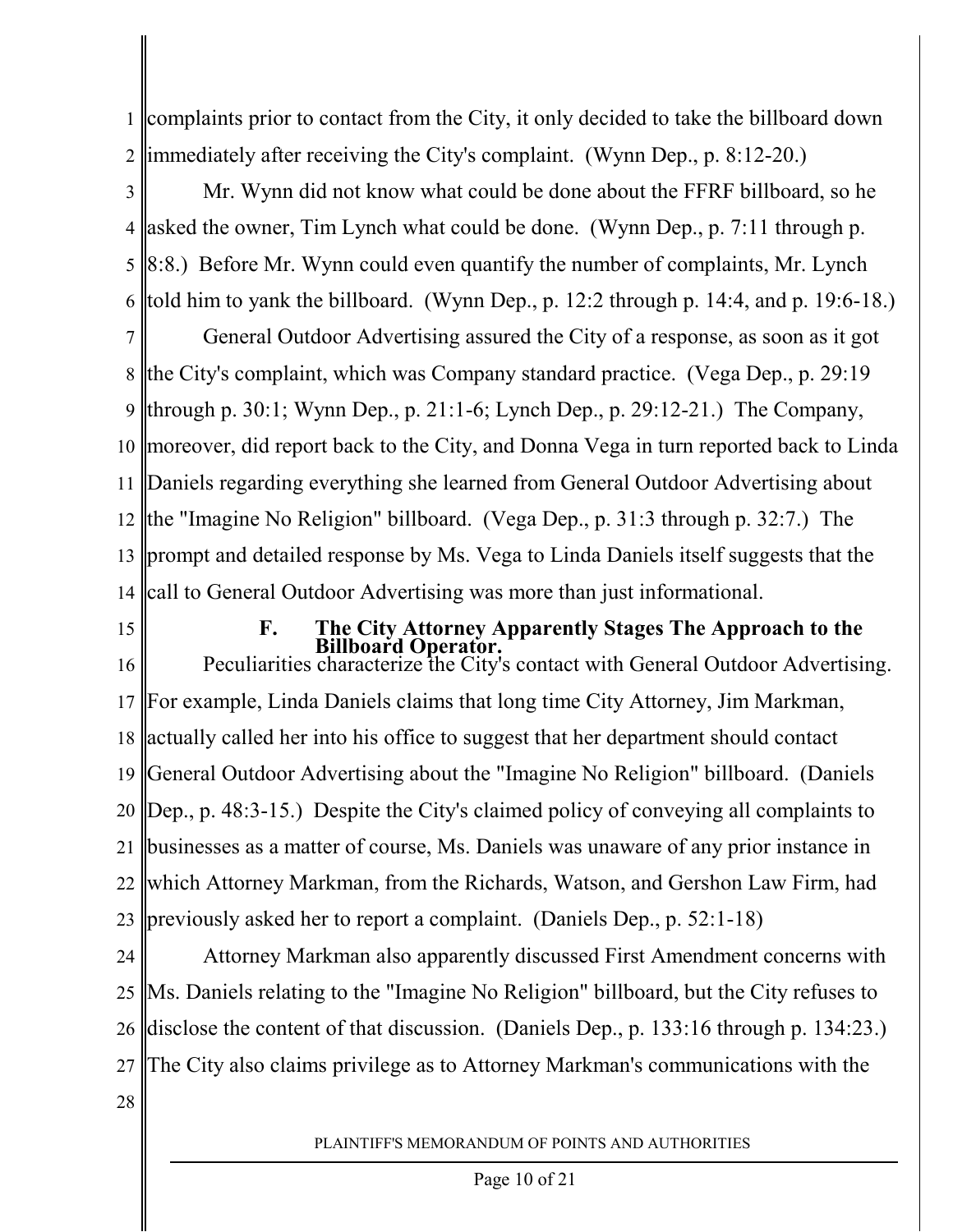1 2 City Manager, Jack Lam, yet Attorney Markman claims that he directed the approach to General Outdoor Advertising. (Lam Dep., p. 19:6-13.)

3

14

4 5 6 7 8 9 10 11 12 13 **G. The City Attorney's Testimony Is Contradicted by A City Employee.** Attorney Markman also claims to have become aware of the FFRF billboard by happenstance from the Head of Code Enforcement, Kurt Keating, although this claim is apparently false. (Markman Dep., p. 7:6-14. ). Attorney Markman says that Keating showed him a picture of the billboard and noted the Beatles' "Imagine No Religion" phrase. (Markman Dep., p. 7:6-14. ). Keating, however, did not even known that the phrase was from the Beatles, and he had no picture of the billboard to show. (Keating Dep., p. 9:11 through p. 10:18, p. 20:12-21; p. 26:4-14; p. 34:16-23.) Mr. Keating unequivocally denies knowing that Attorney Markman was a Beatles fan, or that "Imagine No Religion" was a phrase from a Beatles song, and Keating was unconcerned about the billboard. (Keating Dep., p. 34:16-23.) Attorney

Markman's contrary testimony is quite incredible in light of Keating's testimony.

- 15 Attorney Markman stated:
- 16 17 18 19 20 I was in my office on a Wednesday afternoon, let's say midafternoon or so, having different appointments, and I had an appointment with a code enforcement officer, I believe it was Kurt Keating. And Kurt Keating, knowing me to be a famous Beatles fan, as most of my clients know by now, brought me a picture of this billboard that said "Imagine No Religion" and showed it to me and said "We received a number of complaints about this." (Markman Dep., p. 7:6-14.)
- 21 22 23 24 25 26 27 28 getting so many of these things, he couldn't shoot the emails back as fast as they cameThe most reasonable inference to be drawn from Attorney Markman's testimony is that he is deliberately concealing the fact that the source of his involvement in this controversy actually emanated from the City Manager, Jack Lam. Attorney Markman, in fact, has admitted that Mr. Lam may have told him that complaints about the "Imagine No Religion" billboard "were becoming a real huge administrative burden by the people who had to respond. And it could have been Jack who actually said that to me . . . could have been Jack Lam who said he was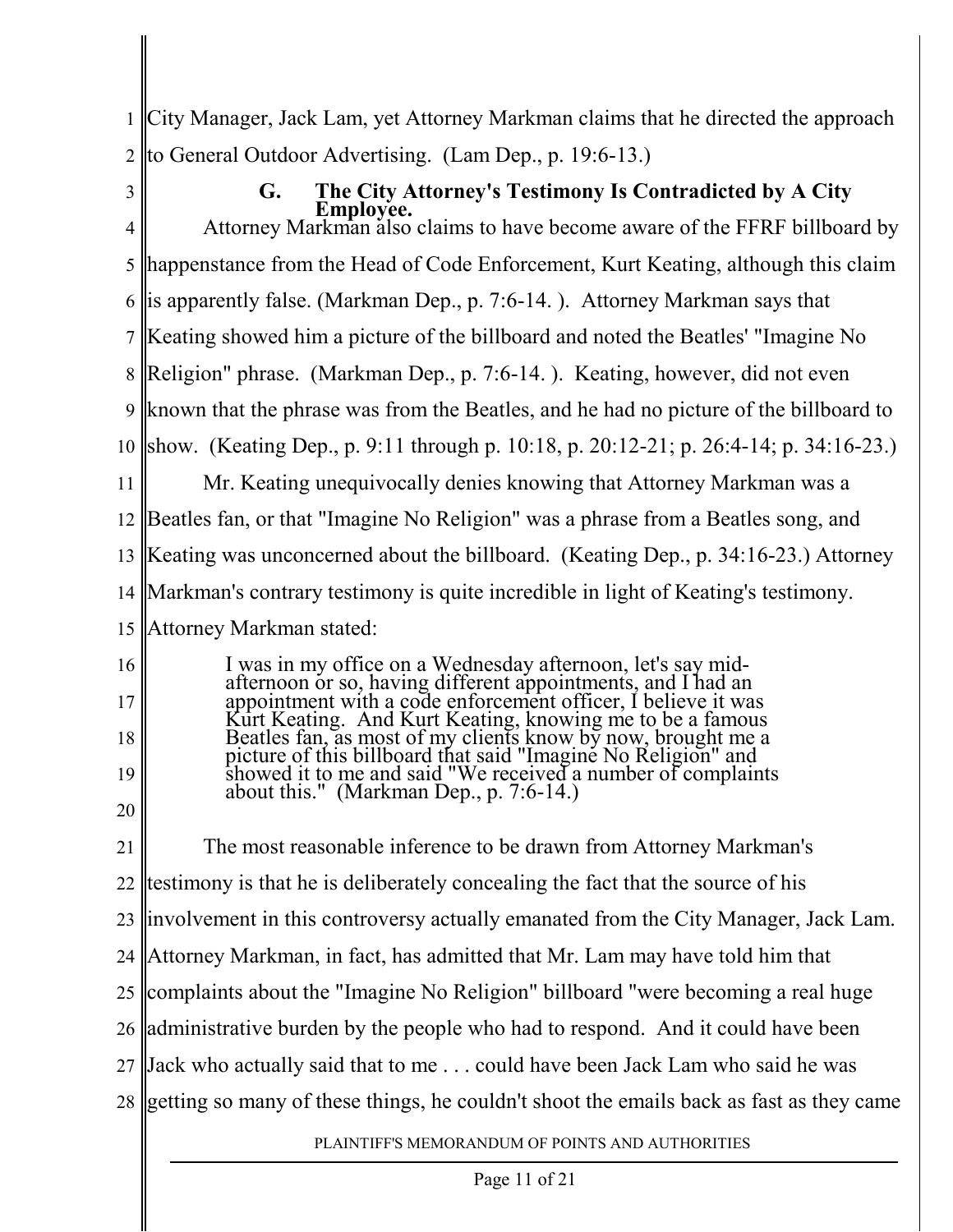1 2 3 4 5 6 7 8 9 10 11 12 13 14 15 16 17 18 19 20 21 22 |to contact General Outdoor Advertising "because we are negotiating contracts with 23 24 25 26 27 28 PLAINTIFF'S MEMORANDUM OF POINTS AND AUTHORITIES Page 12 of 21 in or something like that." (Markman Dep., p. 63:10-18. ). Attorney Markman, however, later altered course by saying that Mr. Lam made such comments only after Mr. Keating talked with Attorney Markman. (Markman Dep., p. 63:19-23.) **H. The City Attorney Details the City's Policy to Achieve Resolutions.** In any event, Attorney Markman acknowledges that the reason to notify businesses about complaints is to seek solutions. Attorney Markman stated just this, as follows: When the City gets complaints about any activity, business activity in the city, normally speaking, rather than enforcing or getting involved in some kind of formal adversarial process with them, we always let them know that people are complaining in the hope that the complaints will cease, or they can react and call the people or complain or deal with it in some way. But the City is -- tries to pass along information that might lead to solutions rather than having to take some kind of formal action. (Markman Dep., p. 9:17 through p. 10:6.) Attorney Markman later explained that "the City tries to be proactive and to impart information [about complaints], again, with the hope that it will be resolved without the City having to do anything formal." (Markman Dep., p. 49:1-4.) According to Attorney Markman, the appropriate person to contact a business about complaints is a person who has "a relationship with somebody at the company that -- where he's working with them at the time." (Markman Dep., p. 20:17-19.) For that reason, Attorney Markman believes he "picked the right person" in Linda Daniels these people." (Markman Dep., p. 21:12-17.) Attorney Markman further explained the rationale for contacting businesses about complaints when there is a relationship with the City: The business relationship is a reason -- the fact that we're in a process of recommending approval of a project and the applicant is perceived to be acting badly is a reason to tell him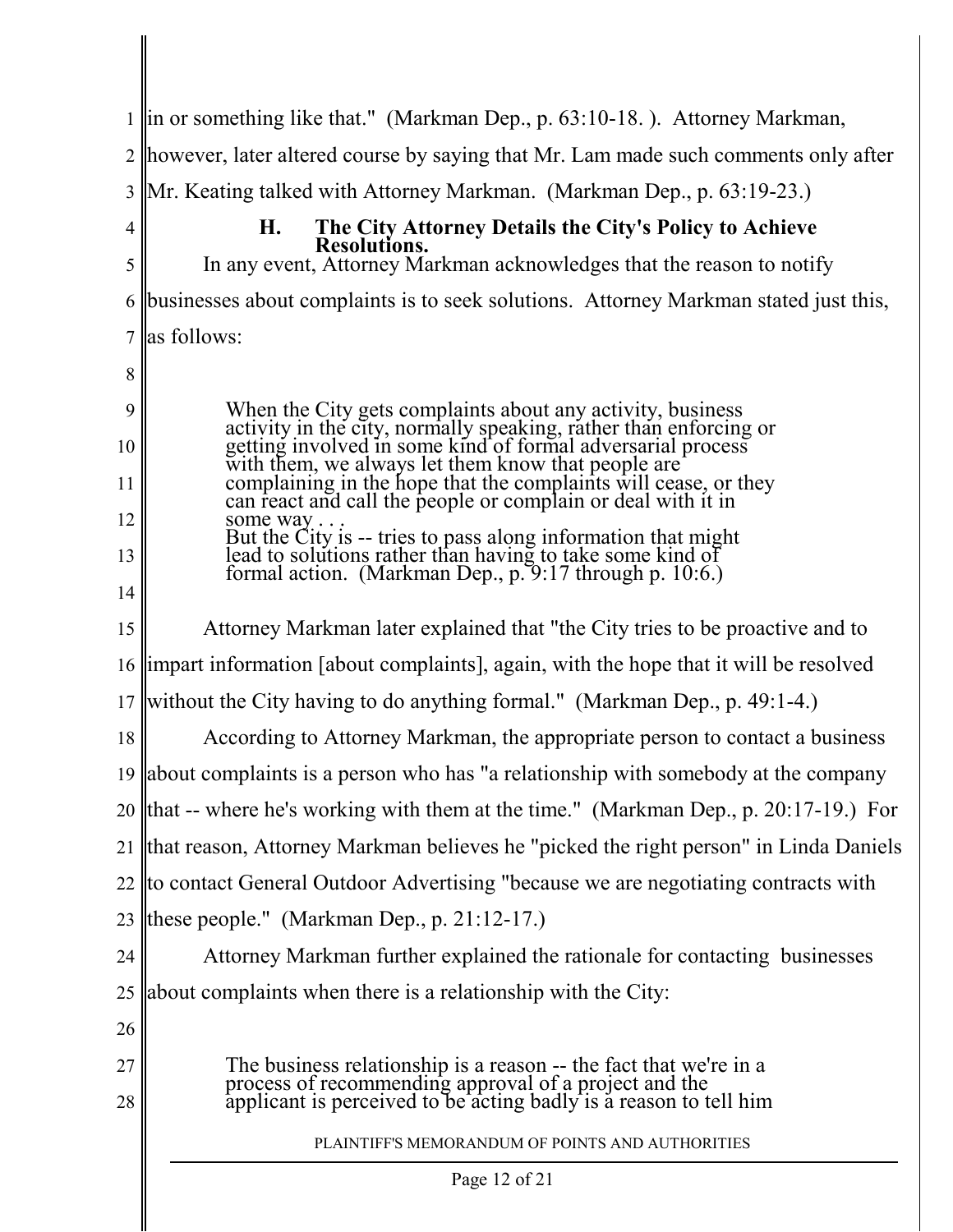| 1              | he's perceived to be acting badly. (Markman Dep., p. 52:6-10.)                                                                                                                     |  |  |  |
|----------------|------------------------------------------------------------------------------------------------------------------------------------------------------------------------------------|--|--|--|
| $\overline{2}$ |                                                                                                                                                                                    |  |  |  |
| 3              | Finally, Attorney Markman explained that conveying information about                                                                                                               |  |  |  |
| $\overline{4}$ | complaints may be useful to completing a business transaction with the City:                                                                                                       |  |  |  |
| 5              | If you are doing a business transaction, then there are people                                                                                                                     |  |  |  |
| 6              | you're dealing with who you can say "here is a circumstance<br>that you need to know about because we are trying to process a<br>business transaction."                            |  |  |  |
| 7              |                                                                                                                                                                                    |  |  |  |
| 8              | You know, I don't know who they are. I've never talked to an                                                                                                                       |  |  |  |
| 9              | official at the advertising company. But -- or even their<br>lawyers. I just review drafts and talk with the staff and give                                                        |  |  |  |
| 10             | them my input. But Linda Daniels, to me, was in a business<br>relationship transaction with that particular company, so that's<br>why I contacted her. (Markman Dep., p. 53:1-13.) |  |  |  |
| 11             | In choosing Linda Daniels to contact General Outdoor Advertising, because of                                                                                                       |  |  |  |
|                | 12   her department's relationship with the Company, Attorney Markman also was well                                                                                                |  |  |  |
|                | 13 aware that the City could not directly regulate the allegedly offensive billboard                                                                                               |  |  |  |
|                | 14 content. "We all know there's no such thing as code enforcement on -- on billboard                                                                                              |  |  |  |
|                | 15 content. I mean, that is just not something -- we're not allowed to do it so that wasn't                                                                                        |  |  |  |
|                | 16 even the point." (Markman Dep., p. 12:12-15.) The recognition by Attorney                                                                                                       |  |  |  |
|                | 17 Markman of the protected status of billboard speech offers the most reasonable                                                                                                  |  |  |  |
|                | 18   explanation for why Linda Daniels directed her employee, Donna Vega, to contact                                                                                               |  |  |  |
|                | 19 General Outdoor Advertising. Attorney Markman knew that the City Redevelopment                                                                                                  |  |  |  |
|                | 20 Agency was negotiating with General Outdoor Advertising, so the unstated                                                                                                        |  |  |  |
| 21             | 'suggestion" to do something about the billboard could be made without obvious                                                                                                     |  |  |  |
| 22             | detection. In fact, Attorney Markman actually provides advice to the City regarding                                                                                                |  |  |  |
| 23             | First Amendment issues, although the City refuses to disclose any such advice                                                                                                      |  |  |  |
| 24             | regarding the FFRF billboard. (Markman Dep., p. 24:17-23.)                                                                                                                         |  |  |  |
| 25             | The Number of Hecklers Counts In the City's Assessment.<br>$\mathbf{I}$ .                                                                                                          |  |  |  |
| 26             | Regardless, the City considers the volume of complaints received to be                                                                                                             |  |  |  |
| 27             | significant in its reporting to businesses. (Daniels Dep., p. 75:6-21.) According to                                                                                               |  |  |  |
| 28             |                                                                                                                                                                                    |  |  |  |
|                | PLAINTIFF'S MEMORANDUM OF POINTS AND AUTHORITIES                                                                                                                                   |  |  |  |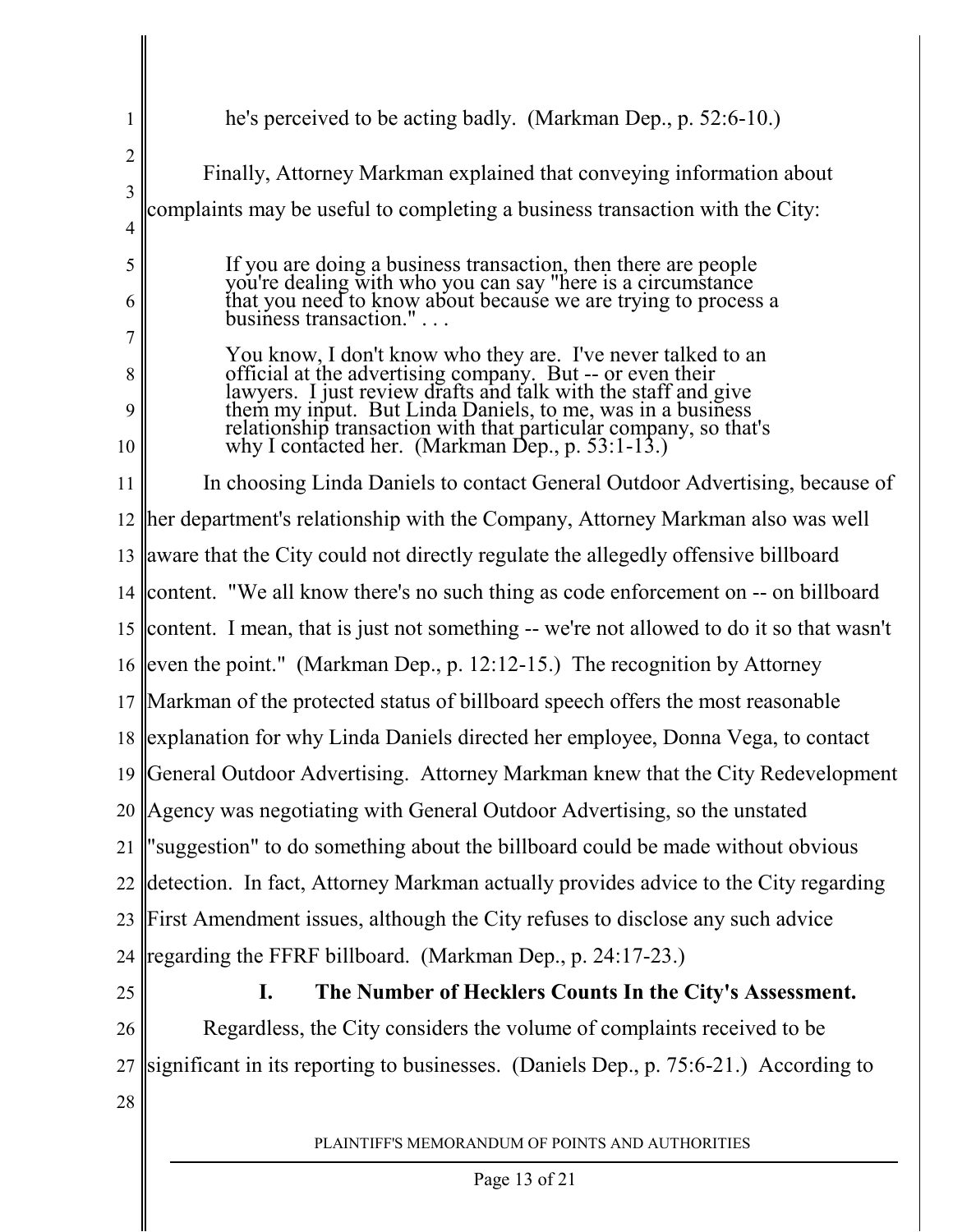1 2 Ms. Daniels, the volume of complaints about the speech at issue, in this case FFRF's billboard, is important information. ( Daniels Dep., p. 75:18-21.)

3 4 5 6 7 8 9 10 The City eventually undertook to tally opposition to FFRF's billboard. (Daniels Dep., p. 75:22 through p. 76:5.) Opposition to the billboard, moreover, all related to the content of FFRF's message. The City, nonetheless, was fully aware that protected speech, such as on billboards, cannot be directly regulated. For that reason, according to the City's Enforcement Head, Kurt Keating, contacting billboard companies about the content of billboard speech is unprecedented in his experience, which experience includes prior enforcement work with other cities. (Keating Dep., p. 21:7 through p. 23:11.)

11 12 For its part, FFRF remains reluctant to display another billboard in Rancho Cucamonga because of the City's policy. (Annie Laurie Gaylor Declaration, ¶ 9.)

- 13
- 14

#### **III. SUMMARY JUDGMENT STANDARD.**

15 16 17 18 *and Exchange Commission v. The Seaboard Corporation*, 677 F.2d 1297, 1298 (9th 19 Summary judgment is proper only where there is no genuine issue as to any material fact. All inferences that can be drawn from the supporting evidence must be viewed in a light most favorable to the party opposing summary judgment. *Securities* Cir. 1982).

20 21 22 judgment may be granted only if all reasonable inferences defeat the plaintiff's claims. 23 24 25 26 Where intent is a primary issue, summary judgment is generally always inappropriate. Drawing inferences favorable to the nonmoving party, summary *Id.* at 1298-99. The burden for summary judgment, therefore, is a heavy one. Summary judgment should not be granted where contradictory inferences may be drawn from the facts, even if undisputed. *Braxton-Secret v. A. H. Robins Company*, 769 F.2d 528, 531 (9th Cir. 1985).

27 28 not entitle a defendant to summary judgment. *United Steel Workers of American v.*The possibility that an inference favorable to the movant could be drawn does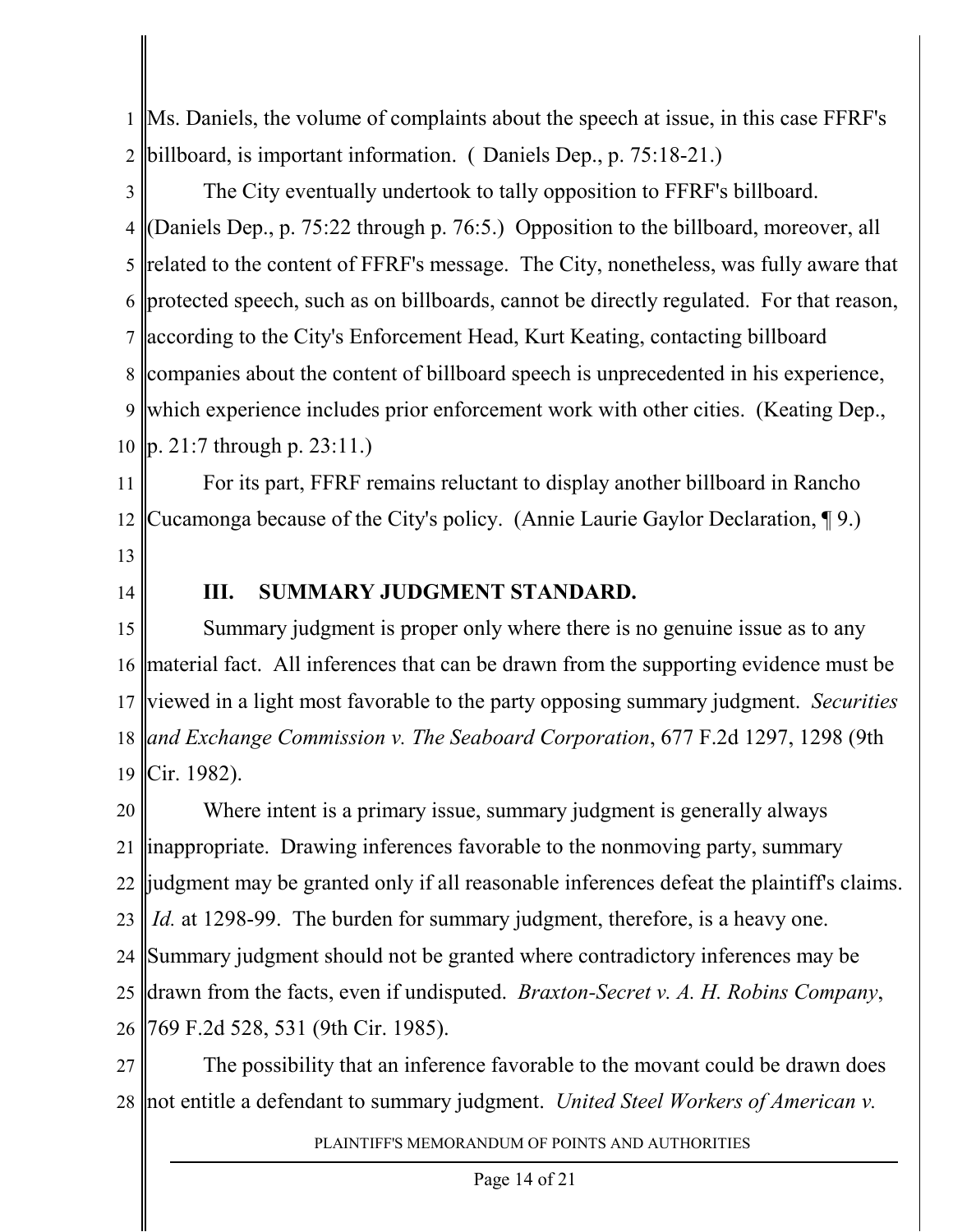1 *Phelps Dodge Corp.*, 865 F.2d 1539, 1542 (9th Cir. 1989). Even circumstantial 2 3 and 1547 (Company's powerful position and close relationship with law enforcement, 4 as well as a meeting at which Company urged police to treat plaintiffs harshly, 5 6 7 evidence is wholly sufficient to withstand a summary judgment motion. *Id.* at 1543 followed by inequitable treatment of plaintiffs by police, and active cooperation between Company and police during strike, was sufficient evidence of Company's participation in conspiracy to withstand summary judgment).

- 8
- 9 10

#### **IV. THE FIRST AMENDMENT PROHIBITS GOVER LICIES AND PRACTICES THAT HAVE THE EFFECT OF** LLING PROTECTED SPEECH.

11 12 13 14 15 16 17 allow a defendant to escape liability for a First Amendment violation merely because 18 an unusually determined plaintiff persists in his protected activity." *Toler v. Paulson*, 19 20 21 This case involves a challenge to the City's policy of contacting local businesses, with whom the City has a relationship, with the message that "we've had complaints about you." As applied to billboard operators, this policy has the effect of chilling protected speech in violation of the First Amendment. A government statute, rule, or policy that chills protected speech is actionable with or without scienter, and even without proof of a consummated restraint on speech. "It would be unjust to 551 F. Supp. 2d 1039, 1048 (E.D. Cal. 2008), quoting *Medocino Envtl. Ctr.*, 192 F.3d 1283, 1300 (9th Cir. 1999). In the case of First Amendment claims, therefore, the Defendants' "moving force" argument is misplaced.

22 23 24 25 26 27 28 policy that otherwise chills protected speech is beyond judicial remedy merelyAn intent to chill protected speech also is not a required element to prove a government statute, rule, or policy violates the First Amendment -- in contrast to the retaliation cases cited by the Defendants, which cases do not involve government policies of general applicability. To conclude otherwise in the case of a government policy would vitiate the recognized protections of the First Amendment as applied to government rules, policies, or laws. No known court has held that a law, rule, or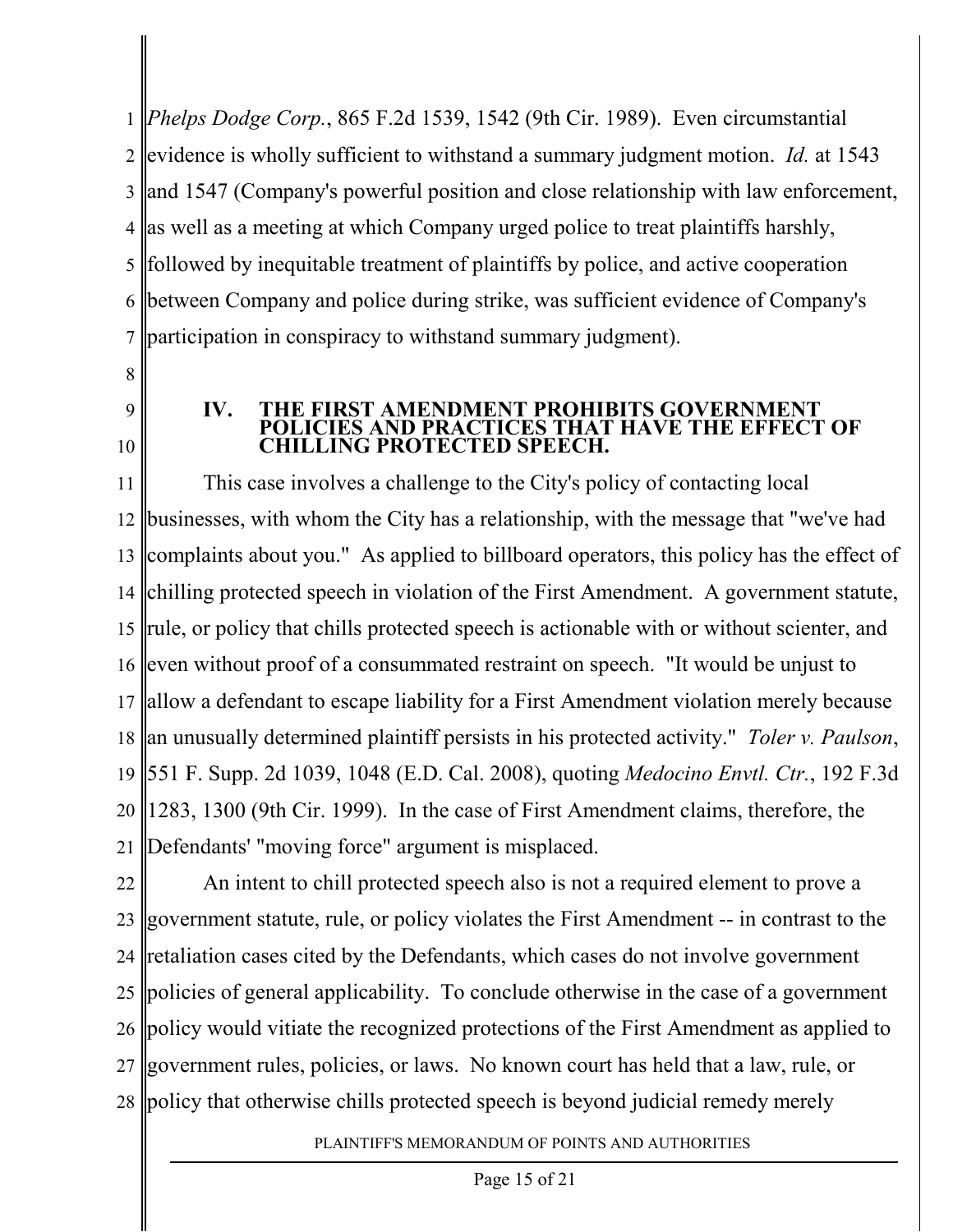1 2 because the rule was not specifically adopted for the purpose of interfering with or chilling the exercise of First Amendment rights.

3 4 5 6 7 8 are inclined to disregard the normal rule against permitting one whose conduct may 9 validly be prohibited to challenge the proscription as it applies to others because of 10 the possibility that protected speech or associative activities may be inhibited by the 11 12 The recognized doctrine of constitutional overbreadth would be inconceivable if scienter is deemed a required element. As a matter of law, however, a plaintiff alleging overbreadth resulting in a chilling effect on speech has standing to complain even if the law or policy is constitutional as applied to him. *Maldonado v. Morales*, 556 F.3d 1037, 1044 (9th Cir. 2009). In these First Amendment contexts, "the courts overly broad reach of the statute." *Village of Schaumburg v. Citizens for a Better Environment*, 444 U.S. 620, 634 (1980).

13 14 15 16 17 speech. *See Virginia v. Hicks*, 539 U.S. 113, 118-19 (2003). Such challenges are 18 permitted because the threat of enforcement of an overbroad law may "chill" 19 20 21 22 the seeming threat or deterrence to constitutionally protected expression." *Id.* In the context of a rule or policy that is overbroad, requiring an intent to interfere with speech is practically inconceivable. The overbreadth doctrine invalidates government laws, policies, or rules that permissively regulate some conduct, but which are so broad that they have the effect of also chilling protected protected speech. *Id.* at 119. A showing that a law or policy chills protected speech, judged in relation to a legitimate sweep, suffices to invalidate the law or policy until and unless a limiting construction or partial invalidation so narrows it as to "remove

23 24 25 26 27 28 F.3d 1132, 1134 ( 9th Cir. 2000)(required disclosure of persons paid to collectCourts entertain overbreadth claims, in part, because they recognize that those whose expression is chilled cannot be expected to adjudicate their rights, since by definition they are unwilling to defy the constituted authority. *See* L. Tribe, American Constitutional Law 720 (1978), cited in *NAACP v. City of Richmond*, 743 F.2d 1346, 1352 (9th Cir. 1984). *See also Washington Initiatives Now v. Rippie*, 213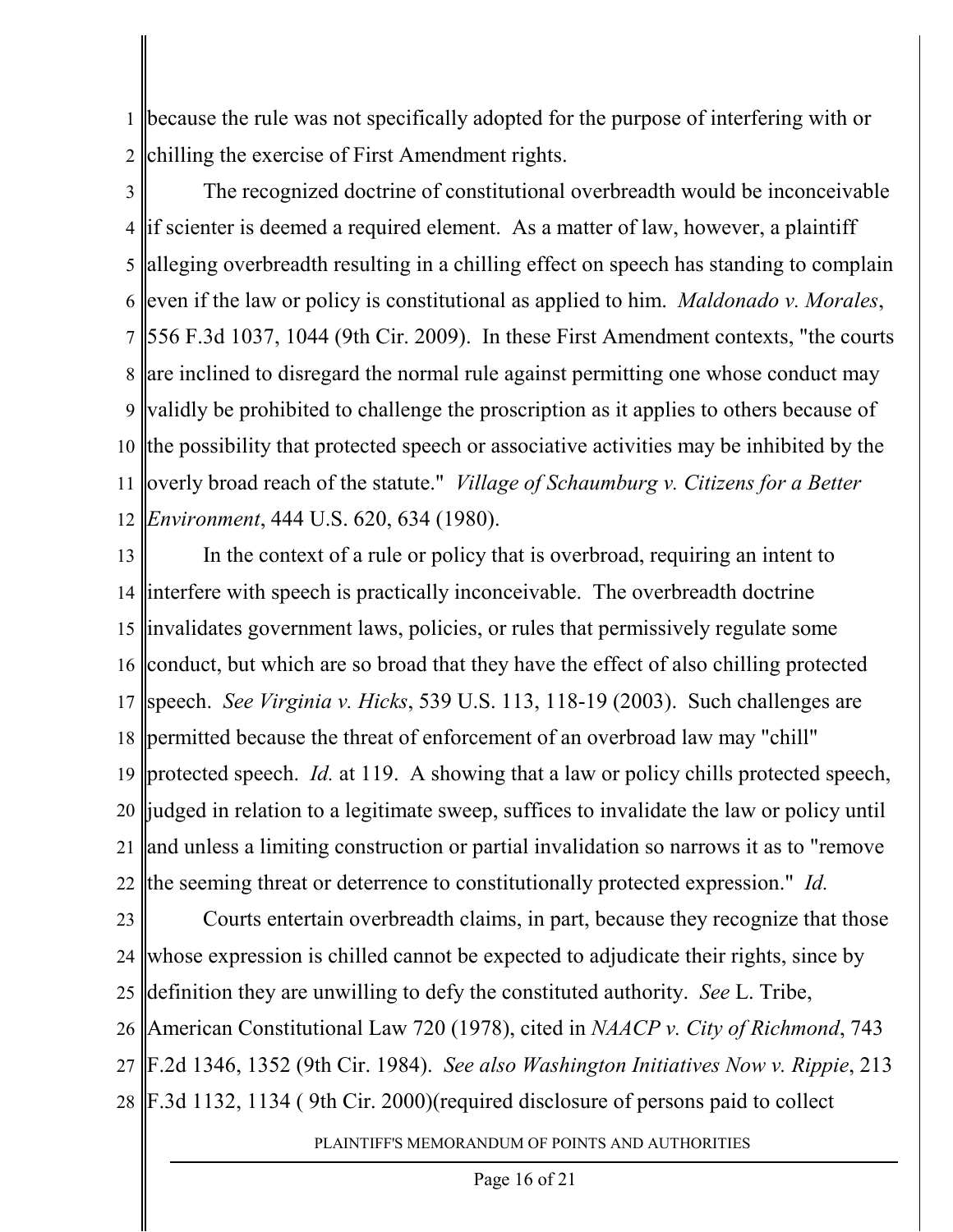1 2 3 signatures on initiative petitions "chill political speech protected by the First Amendment and do not significantly advance any substantial state interest, and accordingly, are unconstitutional-without regard to legislative intent).

4 5 6 7 8 9 Defendants' purported authority requiring an intent to chill speech is not applicable to this case. Defendants cite cases involving alleged retaliatory actions or actions that do not involve a policy, practice or custom. An alleged general rule or policy was not at issue in these cases, so only the conduct of the individual defendant was at issue, thereby implicating issues of intent and causation. That is not the case here. *Cf. Toler v. Paulson*, 551 F. Supp. 2d 1039, 1047 (E.D. Cal. 2008).

10 11 12 present no facts, to establish that the City's policy does not have the effect of chilling 13 the exercise of First Amendment rights when applied to billboard operators. By 14 contrast, the facts of record support the conclusion that the government's policy as 15 applied to a billboard operator would have "chilled a person of ordinary firmness." 16 17 communicates complaints to such operators with a known expectation that the 18 company will respond to the City's approach. The City certainly expected a response 19 in the present case, where the billboard operator was in direct negotiations with the 20 21 22 negotiating. Regulated businesses, like billboard operators, also are dependant upon 23 the goodwill of the cities in which they operate, as General Outdoor Advertising 24 25 Under applicable First Amendment standards, the Defendants are not entitled to summary judgment. In the first place, the Defendants make no argument, and The City concedes that it cannot directly regulate billboard content, yet it City for approval of a lucrative business project; the City tailored its approach, moreover, through the employee with whom General Outdoor Advertising was admits. In these circumstances, and without any contrary facts or arguments, the City is clearly not entitled to summary judgment.

26 27 Finally, this case has prospective implications that should not be overlooked. "What's done is done" is not a defense. As long as the City continues its policy, then

28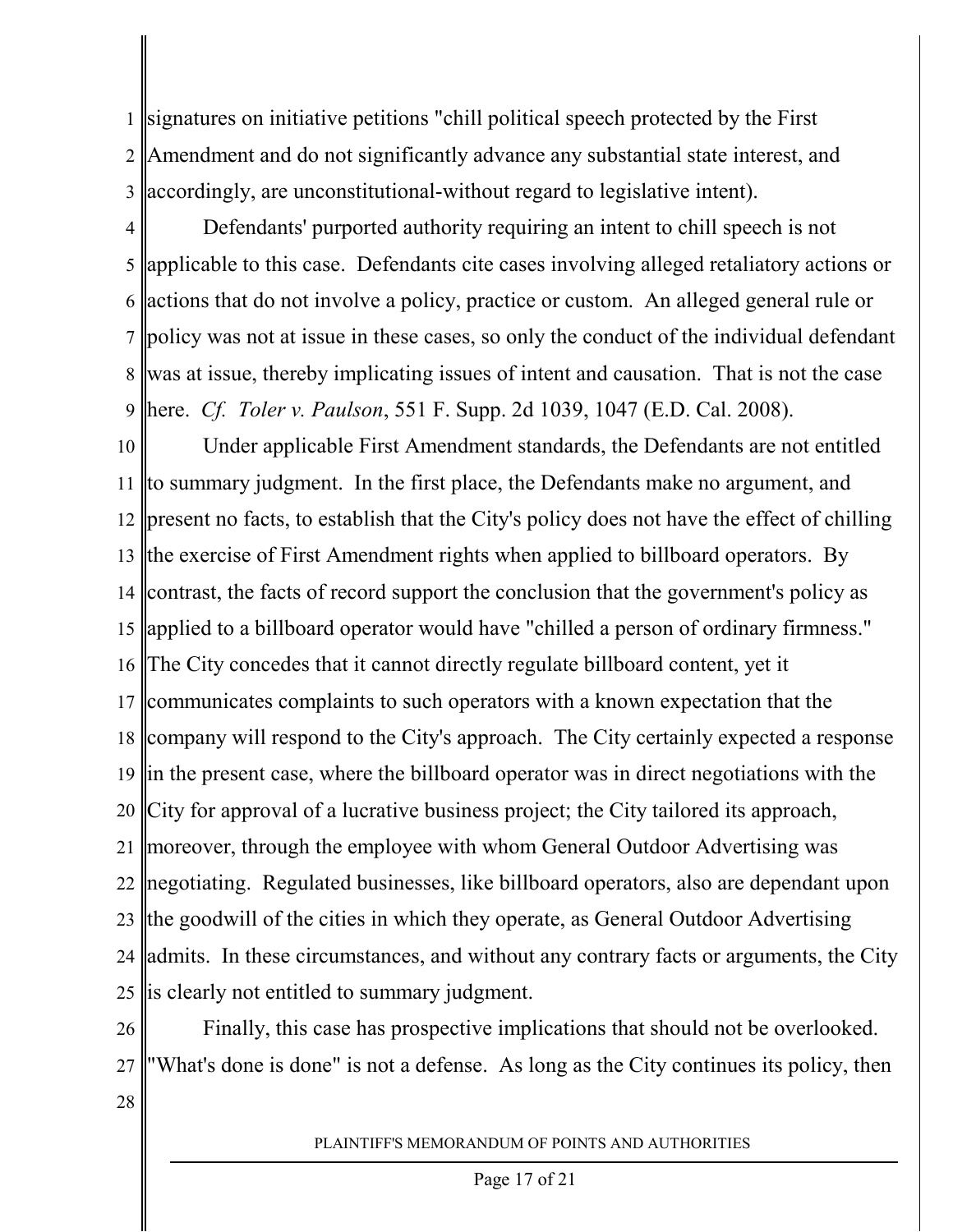1 2 individuals, including FFRF, will remain reluctant to engage in future speech that may be deemed unpopular. The chill persists. (Gaylor Declaration, ¶ 9.)

3

4

5

6

7

8

9

#### **V. THE EVIDENCE SUPPORTS THE CONCLUSION THAT THE IDANTS INTENDED TO INTERFERE WITH FFRF'S<br>ECTED SPEECH AND THAT THE CITY WAS A MOVING ECTED SPEECH AND THAT FORCE IN CAUSING FFRF'S BILLBOARD TO BE CENSORED.**

The Defendants are not be entitled to summary judgment even according to their own misapprehension of applicable First Amendment standards because disputed issues of material fact exist.

10 11 12 13 14 15 16 17 18 19 20 21 22 23 The City's intent to interfere with FFRF's speech is supported by substantial evidence, not the least being the published statement of Linda Daniels indicating that the City called General outdoor Advertising to see if the FFRF billboard could be removed. (Leung Declaration, ¶ 5.) The City's policy of reporting complaints to local businesses, moreover, is predicated on the expectation that businesses will engage in corrective behavior when informed that they have been "behaving badly," in the words of City Attorney Markman. The City's policy of contacting businesses about complaints is intended to and expected to provoke a response by the company, and in the City's experience, companies that receive such complaints typically do respond and report back to the City regarding their follow-through. The City also, in this case, deliberately contacted the Company through an employee involved in active negotiations regarding a lucrative business project. City Attorney Jim Markman targeted this approach to the Company on the basis that the agency was then directly involved in negotiations with the Company. In short, the City's intent is patently discernable from the circumstances.

24 25 26 27 28 PLAINTIFF'S MEMORANDUM OF POINTS AND AUTHORITIES Similarly, compelling evidence indicates that General Outdoor Advertising decided to remove the FFRF billboard because of the City's contact. The Company knew about the controversial nature of the FFRF billboard before being advised by the City that the billboard was perceived to be offensive. The Company, however, took no action, and had no plan to take action, until Donna Vega contacted the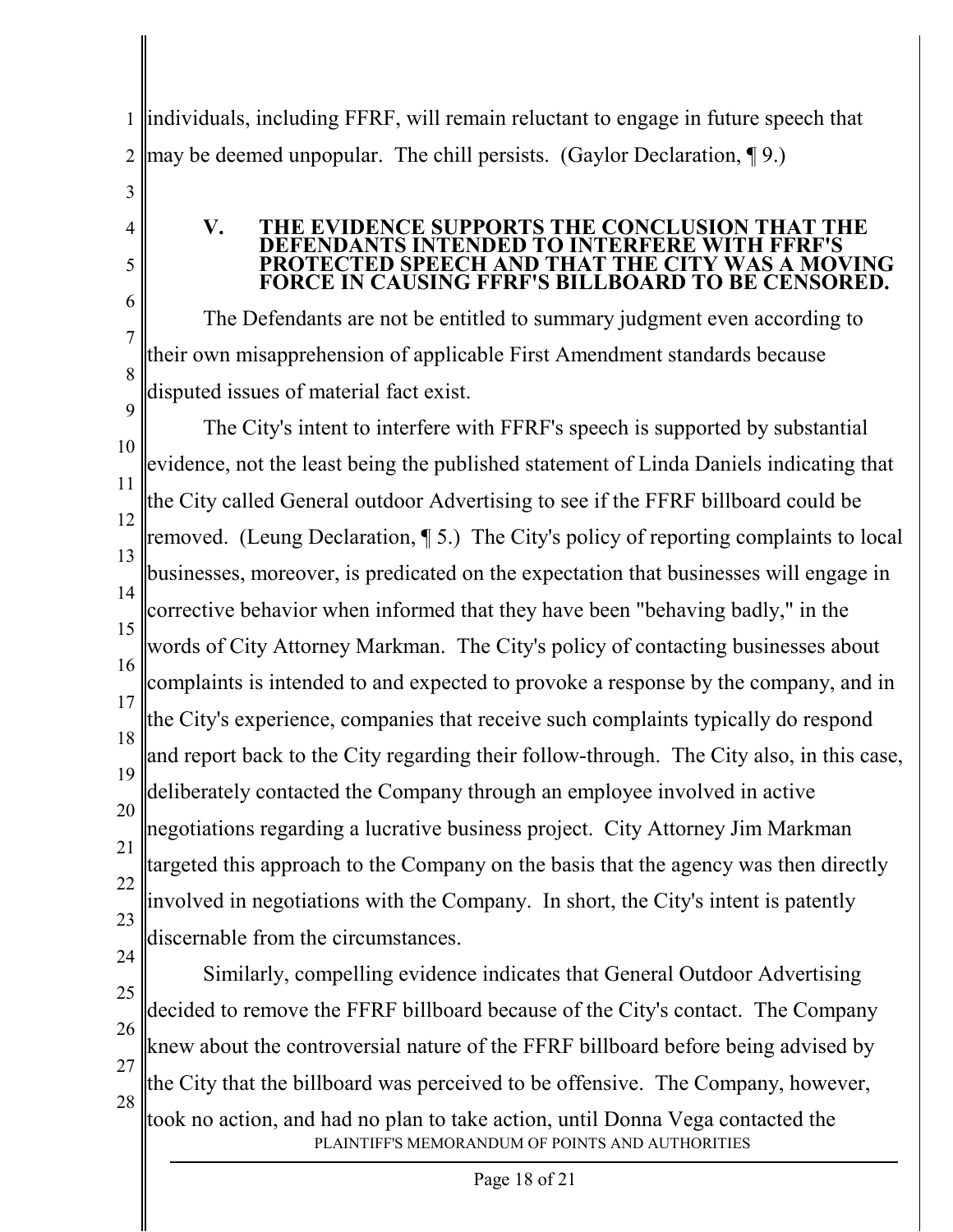1 I 2 3 4 potentially lucrative business project. In these circumstances, the Company's 5 6 7 Company. The Company also admits that maintaining good relations with the City is an absolutely critical business consideration, particularly at the time relevant to this case because the Company was in active negotiations with the City about a willingness to sacrifice FFRF's billboard without a squawk would be expected precisely because almost "by definition they are unwilling" to defy the City, which has all the leverage. *See NAACP*, 743 F.2d at 1352.

8 9 10 11 12 Given the reasonable inferences from the evidence, therefore, the City is not entitled to summary judgment, even based on the intent and causation issues argued by the City. The City's evidence certainly has not ruled out reasonable inferences that support FFRF's case. On the contrary, in arguing for summary judgment, the City simply ignores the evidence.

- 13
- 14 15

#### **VI. THE CITY'S RESPONSE TO COMPLAINTS ABOUT FFRF'S BILLBOARD GIVE THE APPEARANCE OF RELIGIOUS ENDORSEMENT.**

16 17 18 19 necessary element. Actions which have the effect of communicating governmental 20 21 22 the political community. *Green v. Haskell County Board of Commissioners*, 568 F.3d 23 24 The City's argument for summary judgment on FFRF's Establishment Clause claim also ignores the evidence and proceeds on an improper legal premise. In the first place, the City implies that an Establishment Clause violation requires intent as a endorsement or disapproval, however, "whether intentionally or unintentionally," impermissibly make religion relevant, in reality or public perception, to one's status in 784, 787 (10th Cir. 2009), quoting *Lynch v. Donnelly*, 465 U.S. 668, 692 (1984) (O'Connor, J., concurring).

25 26 27 28 be construed as sending a message of religious endorsement. This inquiry isIn the present case, the City's intent to disapprove of FFRF's impudence is actually quite discernable -- but not a necessary element of Plaintiff's claim. The relevant question is whether it would be objectively reasonable for the City's action to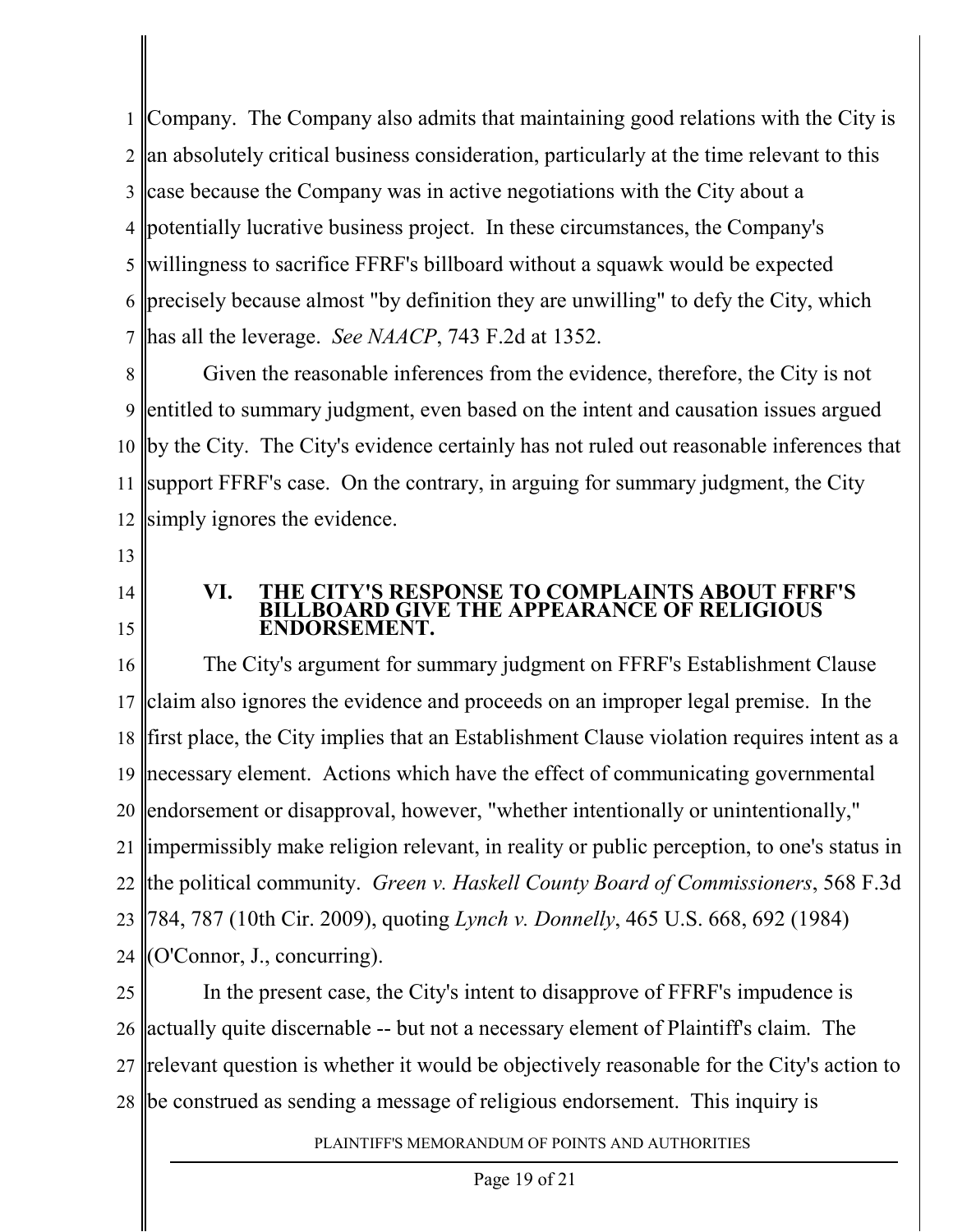1 2 3 4 conducted from the prospective of a reasonable observer who is both informed and reasonable, and who is familiar with the history of the government practice at issue. *American Family Association v. City and County of San Francisco*, 277 F.3d 1114, 1122 (9th Cir. 2002).

5 6 7 8 9 10 Here, the City's complaint to General Outdoor Advertising was done in direct response to citizens complaining about the content of FFRF's billboard and who wanted the billboard removed. The City's approach, moreover, was intended to elicit a response from the Company, including removal of FFRF's billboard. In these circumstances, the City's initiative would clearly be perceived as favoring religion over non-religion.

11 12 13 14 and the City's policy of favoring religion over non-religion is not sustainable merely 15 The City argues incorrectly that the perception of endorsement is muted by the City's policy of intervening in cases of non-religious dissent as well. Intervention in cases not involving religion, however, is not prohibited by the Establishment Clause, because the City also acts in other contexts.

16 17 18 19 20 21 In the circumstances of this particular case, the City's initiative plainly was intended to get FFRF's billboard removed because it offended persons supportive of religion. Intervening precisely because of the content of FFRF's billboard quintessentially sends a message of endorsement, and it conveys the impression that believers have more political pull than non-believers, which is apparently true in Rancho Cucamonga. That is exactly what the Establishment Clause prohibits.

22

23

# **VII. CONCLUSION.**

24 25 For all the above reasons, the Defendants' Motion for Summary Judgment should be denied.